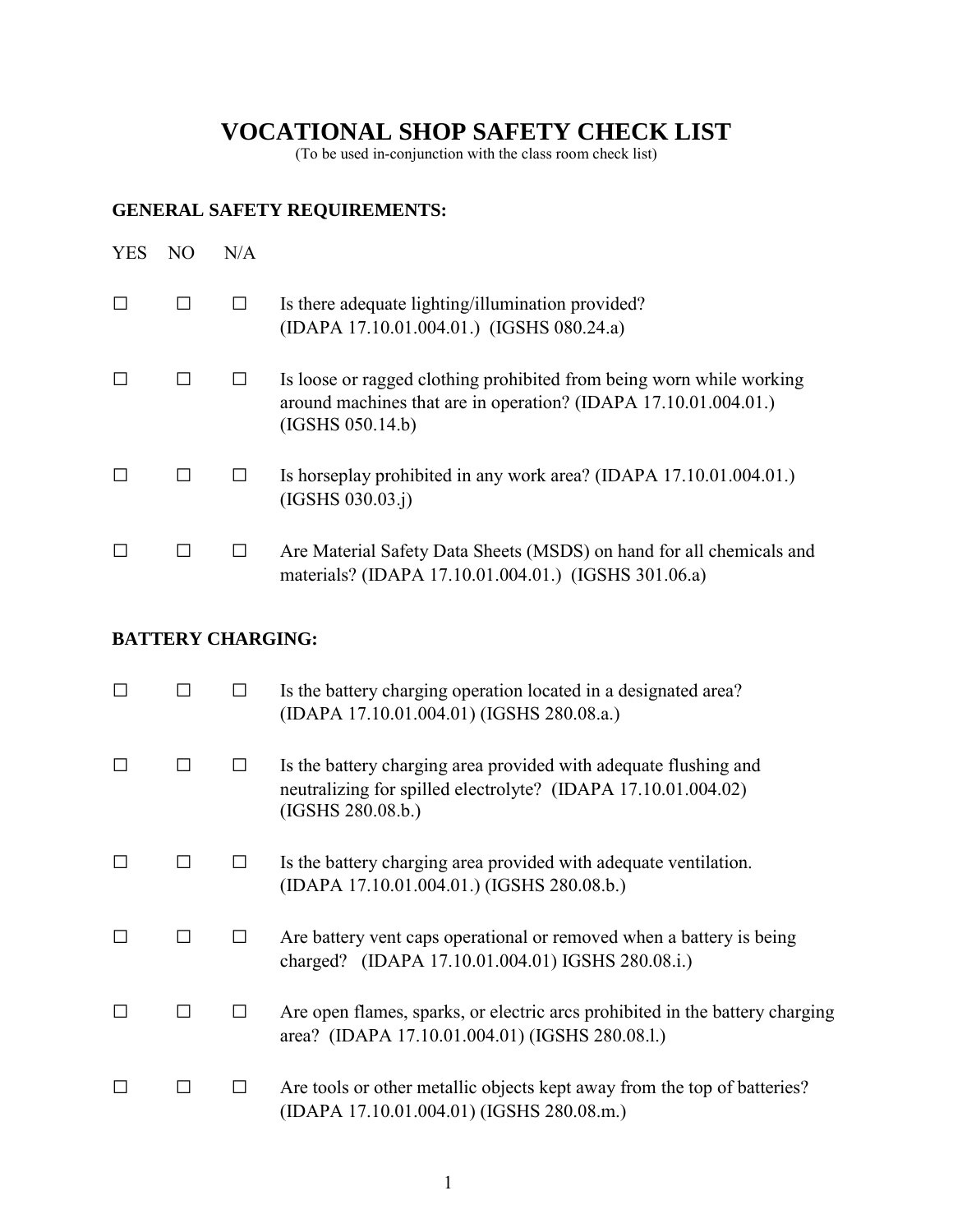| <b>YES</b> | N <sub>O</sub>   | N/A    |                                                                                                                                                                                          |
|------------|------------------|--------|------------------------------------------------------------------------------------------------------------------------------------------------------------------------------------------|
| $\Box$     | $\Box$           | $\Box$ | Are battery storage support racks made of non-conductive materials?<br>(IDAPA 17.10.01.004.01) (IGSHS 280.08.c.)                                                                         |
| $\Box$     | □                | $\Box$ | Is the electric wiring and fixtures in the battery charging area explosion<br>proof? (IDAPA 17.10.01.004.01) (NFPA 70E-25)                                                               |
| $\Box$     | $\Box$           | $\Box$ | Are batteries properly positioned and secured in the vehicle?<br>(IDAPA 17.10.01.004.01) (IGSHS 280.08.e.)                                                                               |
| $\Box$     | $\Box$           | $\Box$ | Is a carboy filler or siphon available for transferring electrolyte?<br>(IDAPA 17.10.01.004.01) (IGSHS 280.08.f.)                                                                        |
| $\Box$     | □                | $\Box$ | Are vehicles properly positioned and the brake applied or chocked before<br>attempting to charge batteries? (IDAPA 17.10.01.004.01)<br>(IGSHS 280.08.h.)                                 |
| $\perp$    | П                | $\Box$ | Are vehicles properly positioned and the brake applied or chocked before<br>attempting to change batteries? (IDAPA 17.10.01.004.01)<br>(IGSHS 280.08.h.)                                 |
| □          | $\Box$           | □      | Is the battery compartment or vehicle compartment open while batteries<br>are being charged in the vehicle? (IDAPA 17.10.01.004.01)<br>(IGSHS 280.08.j.)                                 |
|            | <b>ELECTRIC:</b> |        |                                                                                                                                                                                          |
| $\Box$     |                  | □      | Are insulated floors, mats, or platforms provided for personnel handling<br>exposed energized switches or fuses for voltages over 150 volts?<br>(IDAPA 17.10.01.004.02) (IGSHS 150.03.a) |
| $\Box$     | $\Box$           | $\Box$ | Is the use of flexible electric power cords that have worn, frayed, or<br>damaged areas prohibited? (IDAPA 17.10.01.004.01) (IGSHS 150.04.e)                                             |
| $\perp$    | □                | $\Box$ | Do flexible electric power cords have strain relief?<br>(IDAPA 17.10.01.004.01) (IGSHS 150.05.i)                                                                                         |
|            | $\Box$           | $\Box$ | Are flexible electric extension cords required to be inspected for<br>serviceability before each use? (IDAPA 17.10.01.004.01)<br>(IGSHS 150.05. j)                                       |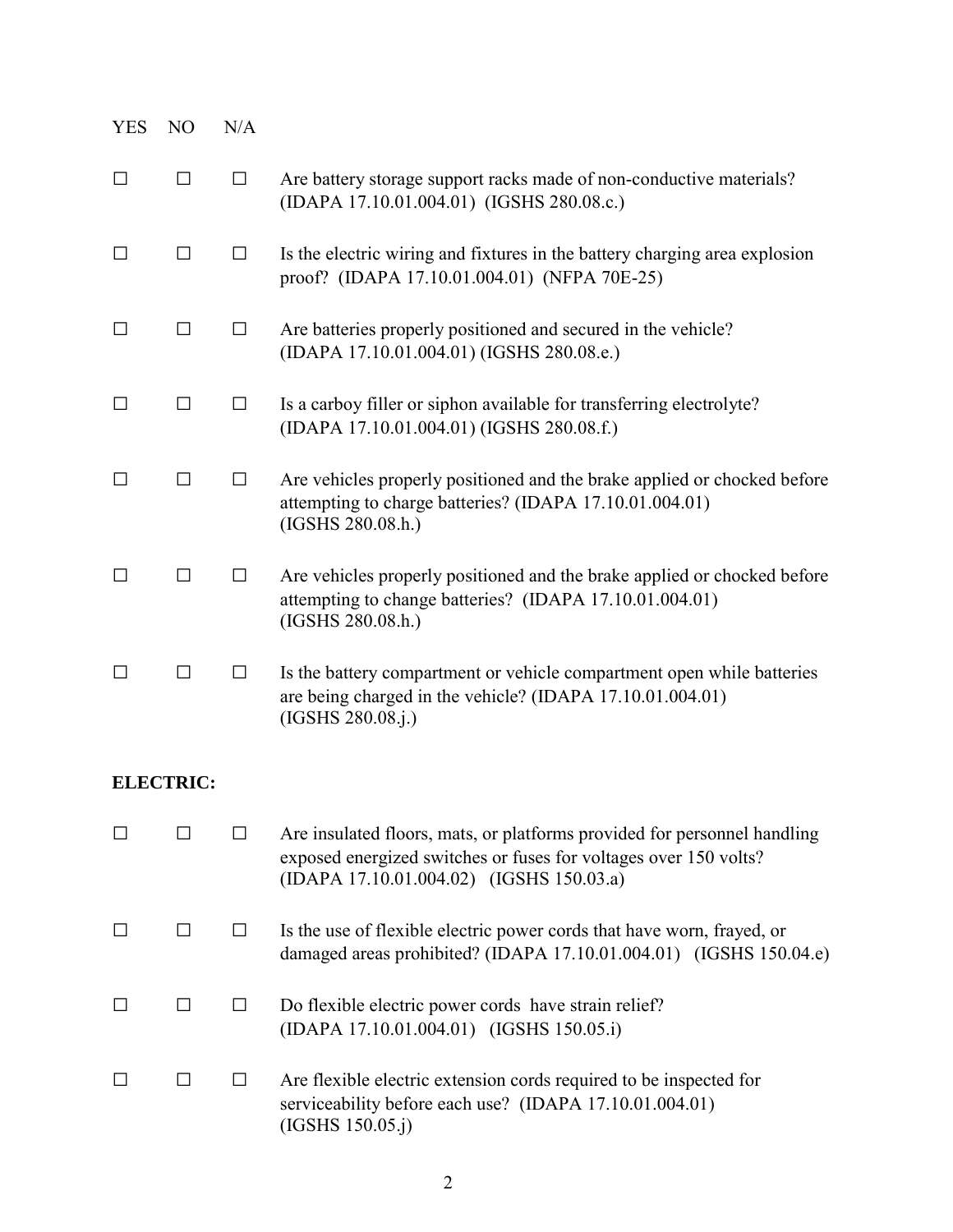| <b>YES</b>   | N <sub>O</sub> | N/A    |                                                                                                                         |
|--------------|----------------|--------|-------------------------------------------------------------------------------------------------------------------------|
| $\Box$       | $\Box$         | $\Box$ | Are defective flexible electric extension cords prohibited from being used?<br>(IDAPA 17.10.01.004.01) (IGSHS 150.05.1) |
| $\Box$       | $\Box$         | $\Box$ | Are de-energized circuits locked-out/tagged-out?<br>(IDAPA 17.10.01.004.02) (IGSHS 150.12.c)                            |
| $\Box$       | $\Box$         | $\Box$ | Is a directory used to identify circuits in electric panels?<br>(IDAPA 17.10.01.004.01) (IGSHS 150.07.1)                |
| $\Box$       | $\Box$         | $\Box$ | Are doors on electric panels kept closed and latched?<br>(IDAPA 17.10.01.004.01) (IGSHS 150.07.e)                       |
| $\Box$       | $\Box$         | $\Box$ | Are flexible electric cords that are spliced prohibited?<br>(IDAPA 17.10.01.004.01) (IGSHS 150.04.h)                    |
| □            | $\Box$         | $\Box$ | Are electric receptacles GFCI protected in automotive repair facilities?<br>(IDAPA 17.10.01.004.01) (IGSHS 150.09.b)    |
| $\perp$      | $\Box$         | $\Box$ | Are warning signs in place to warn of electrical danger?<br>(IDAPA 17.10.01.004.02) (IGSHS 150.03.f)                    |
| <b>FIRE:</b> |                |        |                                                                                                                         |
| $\Box$       | $\Box$         | $\Box$ | Are fire extinguishers available? (IDAPA 17.10.01.004.01.)<br>(IGSHS 061.05.b)                                          |
| $\mathsf{L}$ | $\Box$         | П      | Are fire extinguishers readily accessible? (IDAPA 17.10.01.004.01.)<br>(IGSHS 061.03.b)                                 |
| $\perp$      | $\perp$        | ⊔      | Are obstructions to fire extinguisher access prohibited?<br>(IDAPA 17.10.01.004.01.) (IGSHS 061.03.c)                   |
|              | $\Box$         | $\Box$ | Are fire extinguishers obscured from view prohibited?<br>(IDAPA 17.10.01.004.01.) (IGSHS 061.03.c)                      |
|              | $\perp$        | $\Box$ | Are fire extinguishers properly mounted? (IDAPA 17.10.01.004.01.)<br>(IGSHS 061.03.d)                                   |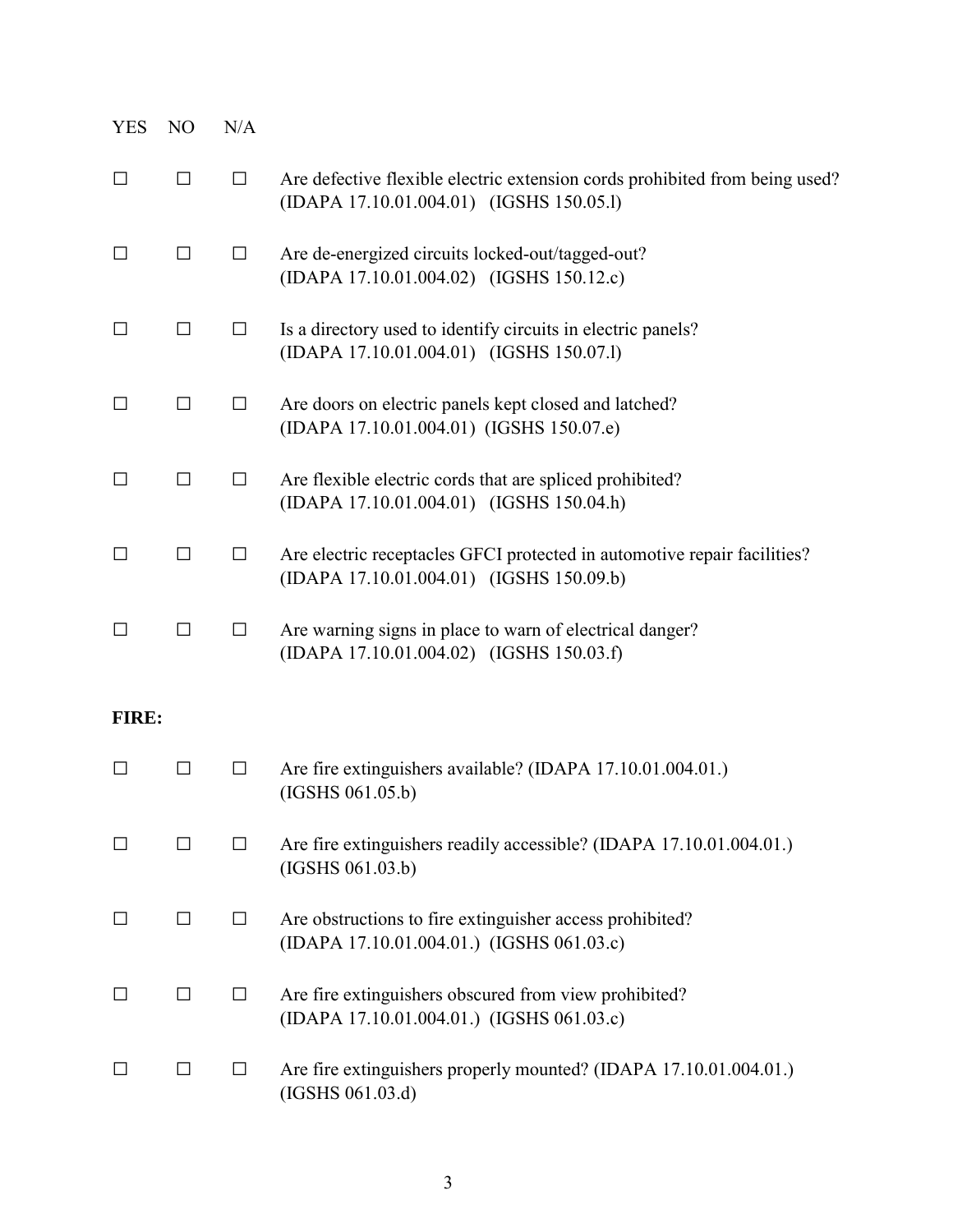| <b>YES</b>   | N <sub>O</sub> | N/A     |                                                                                                                                                                                                    |
|--------------|----------------|---------|----------------------------------------------------------------------------------------------------------------------------------------------------------------------------------------------------|
| $\Box$       | $\Box$         | $\Box$  | Are fire extinguisher in vibratory areas mounted in brackets?<br>(IDAPA 17.10.01.004.01.) (IGSHS 061.03.e)                                                                                         |
| $\perp$      | □              | $\Box$  | Are flammable and combustible waste material and residues controlled so<br>that they do not contribute to a fire emergency?<br>(IDAPA 17.10.01.004.01) (IGSHS 060.03.b)                            |
| $\Box$       | □              | $\Box$  | Is the storage of piled combustible materials orderly?<br>(IDAPA 17.10.01.004.01) (IGSHS 060.04.a)                                                                                                 |
| □            | □              | $\Box$  | Is the storage of piled combustible materials maintained 2-feet from the<br>ceiling? (IDAPA 17.10.01.004.01) (IGSHS 060.04.a)                                                                      |
| □            | □              | $\Box$  | Is the storage of any material maintained at least 18-inches from fire<br>sprinkler heads? (IDAPA 17.10.01.004.01) (IGSHS 060.04.a)                                                                |
| $\mathsf{L}$ | П              | $\Box$  | Are flammable or combustible materials prohibited from being stored in<br>exit corridors or exit enclosures? (IDAPA 17.10.01.004.01)<br>(IGSHS 060.04.b)                                           |
| П            | $\Box$         | $\Box$  | Are oily rags and similar materials stored in metal, metal lined, or other<br>approved containers equipped with tight fitting covers?<br>(IDAPA 17.10.01.004.01) (IGSHS 060.04.I)                  |
| $\Box$       | П              | $\perp$ | Is combustible or flammable rubbish stored in containers and removed<br>from facilities, buildings, or structures not less than once each working<br>day? (IDAPA 17.10.01.004.01) (IGSHS 060.04.I) |
| ⊔            | $\Box$         | $\Box$  | Is storage of flammable/combustible liquids required to be in vented<br>closed metal safety cans? (IDAPA 17.10.01.004.01.) (IGSHS 220.12.c)                                                        |
| $\mathsf{L}$ | $\Box$         | $\Box$  | Are 10 gallons or more of flammable/combustible liquids stored in an<br>approved cabinet or storage room? (IDAPA 17.10.01.004.01.)<br>(IGSHS 220.14.c)                                             |
| $\perp$      | ΙI             | $\Box$  | Are flammable/combustible liquids stored in buildings the minimum<br>required for daily operations/maintenance? (IDAPA 17.10.01.004.01.)<br>(IGSHS 220.14.c)                                       |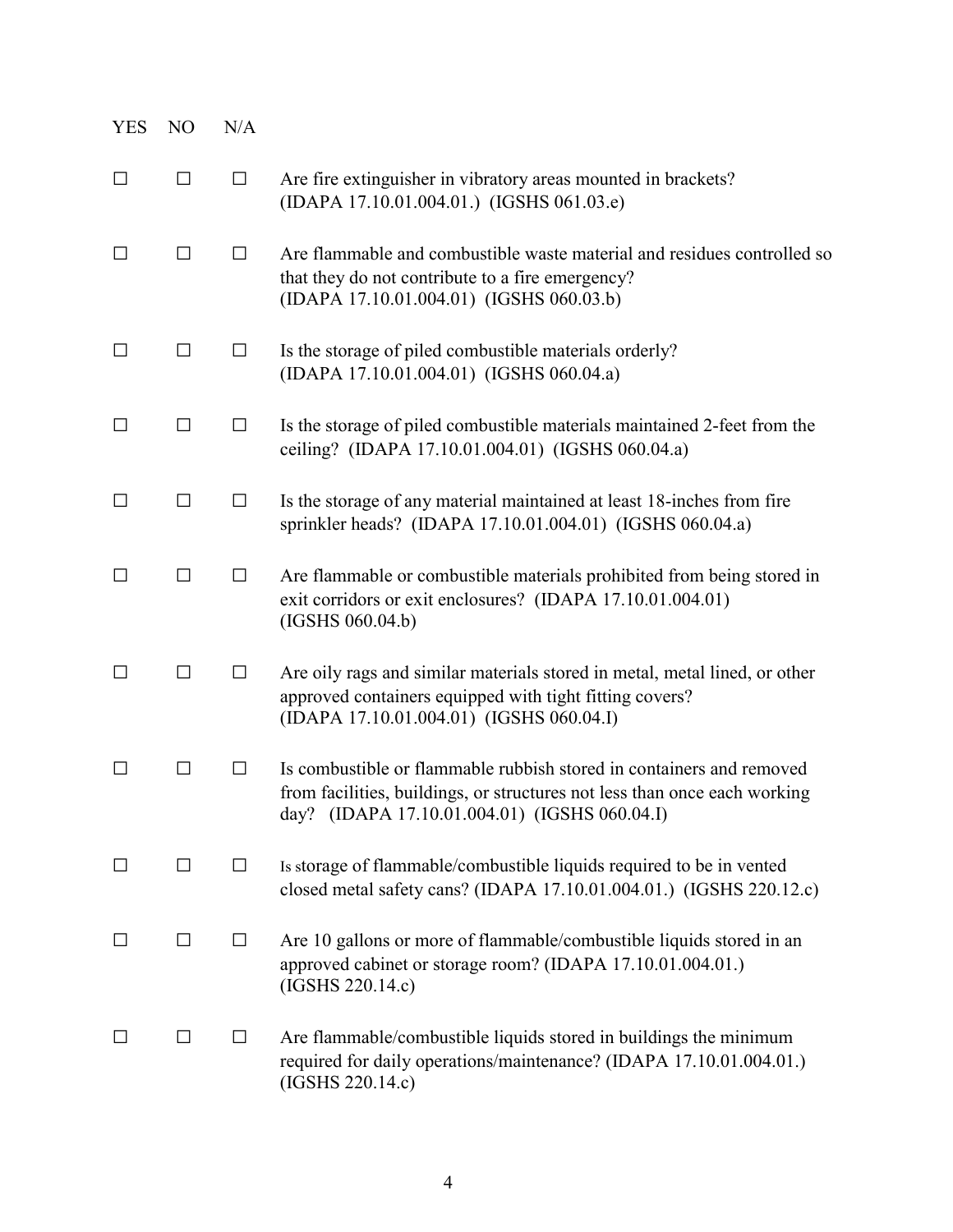| <b>YES</b>        | NO      | N/A    |                                                                                                                                                                                        |
|-------------------|---------|--------|----------------------------------------------------------------------------------------------------------------------------------------------------------------------------------------|
| $\Box$            | П       | $\Box$ | Is the approved flammable/combustible liquid storage cabinet limited to<br>60 gallons of class I or II liquids? (IDAPA 17.10.01.004.01.)<br>(IGSHS 220.12.f)                           |
| $\perp$           | ΙI      | П      | Is the approved flammable/combustible liquid storage cabinet labeled<br>"FLAMMABLE KEEP FIRE AWAY"? (IDAPA 17.10.01.004.03.)<br>(IGSHS 220.12.h)                                       |
| $\Box$            | П       | $\Box$ | Is the approved flammable/combustible liquid storage cabinet of double<br>wall metal construction? (IDAPA 17.10.01.004.01.) (IGSHS 220.12.i)                                           |
| $\Box$            | П       | $\Box$ | Does the approved flammable/combustible liquid storage cabinet have a<br>2-inch high doorsill? (IDAPA 17.10.01.004.01.) (IGSHS 220.12.i)                                               |
| П                 | П       | □      | Do the approved flammable/combustible liquid storage cabinet doors close<br>securely? (IDAPA 17.10.01.004.01.) (IGSHS 220.12.i)                                                        |
| $\perp$           | П       | □      | Is the approved flammable/combustible liquid storage cabinets have<br>tight joints and seams? (IDAPA 17.10.01.004.01.) (IGSHS 220.12.i)                                                |
| ΙI                | $\perp$ | $\Box$ | Does the flammable/combustible storage cabinet, a 12-B fire extinguisher<br>minimum, within 10 feet but no more than 25 feet of the door?<br>(IDAPA 17.10.01.004.01.) (IGSHS 220.16.c) |
| <b>FIRST AID:</b> |         |        |                                                                                                                                                                                        |
| П                 | П       | П      | Is an eye wash/emergency shower available? (IDAPA 17.10.01.004.01.)<br>(IGSHS 031.03.s)                                                                                                |
| $\Box$            | $\Box$  | $\Box$ | Is a first aid kit available? (IDAPA 17.10.01.004.01.) (IGSHS 031.03.a)                                                                                                                |
| $\Box$            | □       | □      | Is a first aid kit accessible to all? (IDAPA 17.10.01.004.01.)<br>(IGSHS 031.03.a)                                                                                                     |
| $\Box$            | □       | $\Box$ | Is the first aid kit complete? (IDAPA 17.10.01.004.01.)<br>(IGSHS 031.03.m)                                                                                                            |
| $\Box$            | □       | $\Box$ | Is the first aid kit container sanitary? (IDAPA 17.10.01.004.01.)<br>(IGSHS 031.03.r)                                                                                                  |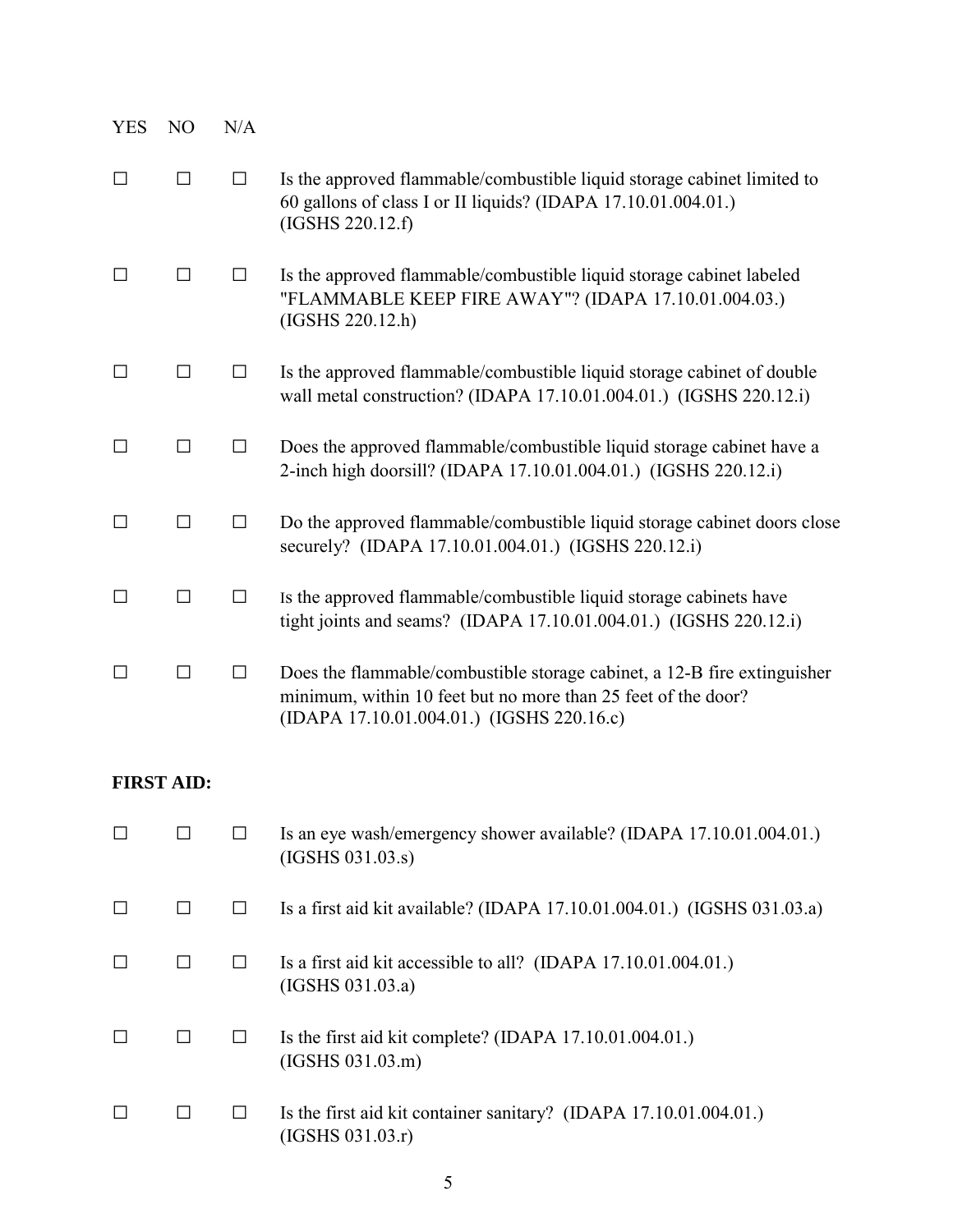| YES NO | N/A |                                                                                                                           |
|--------|-----|---------------------------------------------------------------------------------------------------------------------------|
| $\Box$ |     | Are emergency telephone numbers posted? (IDAPA 17.10.01.004.01.)<br>(IGSHS 031.03.d)                                      |
|        |     | Is someone trained in first aid especially those working on hazardous<br>tasks? (IDAPA 17.10.01.004.01.) (IGSHS 031.03.e) |

#### **COMPRESSED GAS:**

| $\Box$ | $\Box$ | $\Box$ | Are compressed gas cylinders legibly marked as to contents?<br>(IDAPA 17.10.01.004.01.) (IGSHS 210.03.f)                               |
|--------|--------|--------|----------------------------------------------------------------------------------------------------------------------------------------|
| $\Box$ | $\Box$ | $\Box$ | Are compressed gas cylinders over 30 lbs equipped with protective cap,<br>collar, or recess? (IDAPA 17.10.01.004.01.) (IGSHS 210.03.h) |
| $\Box$ | $\Box$ | $\Box$ | Are compressed gas cylinders secured to prevent being knocked over?<br>(IDAPA 17.10.01.004.01.) (IGSHS 210.03.e)                       |
| $\Box$ | $\Box$ | $\Box$ | Are compressed gas cylinders, empty or full, secured in an upright<br>position? (IDAPA 17.10.01.004.01.) (IGSHS 210.03.e)              |
| $\Box$ | $\Box$ | $\Box$ | Are stored compressed gas cylinders kept away from heat?<br>(IDAPA 17.10.01.004.01.) (IGSHS 210.09.a)                                  |
| $\Box$ | $\Box$ | $\Box$ | Are compressed gas cylinders in storage well protected?<br>(IDAPA 17.10.01.004.01.) (IGSHS 210.09.b)                                   |
| $\Box$ | П      | $\Box$ | Is the inside storage area for compressed gas cylinders ventilated?<br>(IDAPA 17.10.01.004.01.) (IGSHS 210.09.b)                       |
| П      | П      | $\Box$ | Is the inside storage area for compressed gas cylinders dry?<br>(IDAPA 17.10.01.004.01.) (IGSHS 210.09.b)                              |
| $\Box$ | П      | $\Box$ | Are compressed gas cylinders stored away from elevators, stairs, or<br>gangways? (IDAPA 17.10.01.004.01.) (IGSHS 210.09.b)             |
| □      | П      | $\Box$ | Do empty compressed gas cylinders have their valves kept closed?<br>(IDAPA 17.10.01.004.01.) (IGSHS 210.09.c)                          |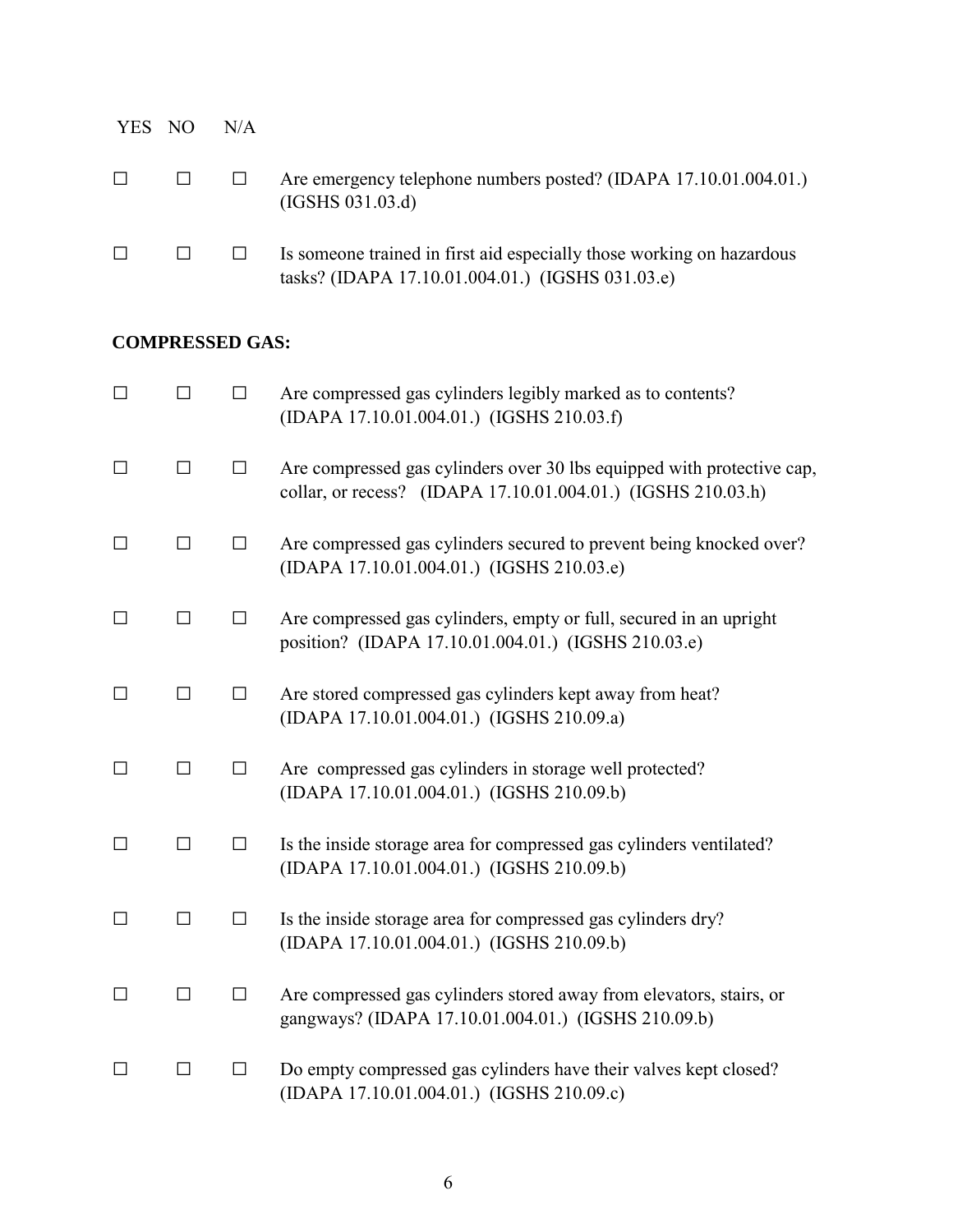| <b>YES</b> | N <sub>O</sub> | N/A    |                                                                                                                                                                                              |
|------------|----------------|--------|----------------------------------------------------------------------------------------------------------------------------------------------------------------------------------------------|
| П          | $\Box$         | $\Box$ | Do compressed gas cylinders, not in use and where equipped to accept a<br>valve protection cap, have their protective caps installed?<br>(IDAPA 17.10.01.004.01.) (IGSHS 210.09.d)           |
| $\perp$    | □              | $\Box$ | Are damaged compressed gas cylinders removed?<br>(IDAPA 17.10.01.004.01.) (IGSHS 210.03.a)                                                                                                   |
| $\perp$    | $\Box$         | $\Box$ | Are acetylene gas cylinders stored valve end up?<br>(IDAPA 17.10.01.004.01.) (IGSHS 210.13.d)                                                                                                |
| $\perp$    | □              | $\Box$ | Are oxygen cylinders prohibited from being stored near highly<br>combustible materials? (IDAPA 17.10.01.004.01.) (IGSHS 230.19.e)                                                            |
| $\perp$    | □              | $\Box$ | Are oxygen cylinders stored a minimum of 20 feet from fuel gas cylinders<br>or other flammable materials unless separated by a fire rated wall?<br>(IDAPA 17.10.01.004.01.) (IGSHS 230.19.f) |
| П          | $\Box$         | $\Box$ | Is the oxygen cylinder system kept free of oil and grease?<br>(IDAPA 17.10.01.004.01.) (IGSHS 230.19.h)                                                                                      |
|            | $\Box$         | $\Box$ | Do oxygen cylinders have protective caps in place during transport?<br>(IDAPA 17.10.01.004.01.) (IGSHS 210.09.d)                                                                             |
|            | $\Box$         | □      | Are oxygen cylinders, not secured in a cart, have regulators removed<br>before they are moved? (IDAPA 17.10.01.004.01.) (IGSHS 230.19.1)                                                     |
| П          | □              | $\Box$ | Do oxygen cylinders in service have a valve hand wheel, handle, key, or<br>wrench on the valve stem? (IDAPA 17.10.01.004.01.) (IGSHS 230.19.j)                                               |
| $\Box$     | $\Box$         | $\Box$ | Do oxygen cylinders have the valve closed when work is finished?<br>(IDAPA 17.10.01.004.01.) (IGSHS 230.19.1)                                                                                |
| $\perp$    | $\Box$         | $\Box$ | Do oxygen cylinders have the valve closed before moving the cylinder?<br>(IDAPA 17.10.01.004.01.) (IGSHS 230.19.k)                                                                           |
| $\perp$    | $\Box$         | $\Box$ | Do oxygen cylinders, when empty, require to have the valve<br>closed? (IDAPA 17.10.01.004.01.) (IGSHS 230.19.m)                                                                              |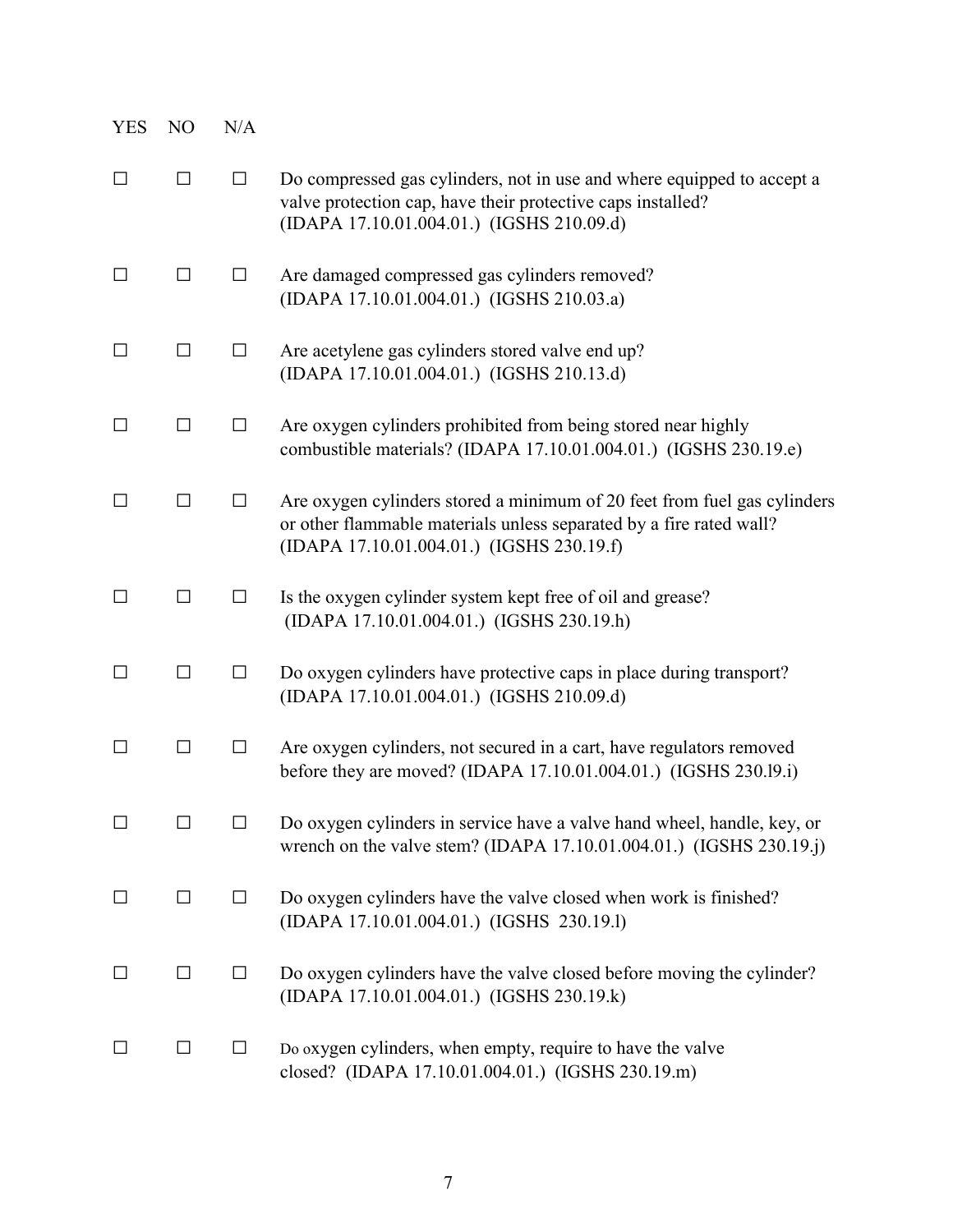| <b>YES</b>   | N <sub>O</sub> | N/A    |                                                                                                                                                                                                 |
|--------------|----------------|--------|-------------------------------------------------------------------------------------------------------------------------------------------------------------------------------------------------|
| $\Box$       | $\Box$         | □      | Are striking arks prohibited on oxygen cylinders?<br>(IDAPA 17.10.01.004.01.) (IGSHS 230.19.o                                                                                                   |
| □            | $\Box$         | $\Box$ | Are oxygen cylinders kept as far away from the actual welding or cutting<br>operation as possible? (IDAPA 17.10.01.004.01.) (IGSHS 230.19.n)                                                    |
| $\Box$       | $\Box$         | $\Box$ | Are oxygen cylinders prohibited from being used as rollers or supports?<br>(IDAPA 17.10.01.004.01.) (IGSHS 230.19.p)                                                                            |
| $\Box$       | $\Box$         | $\Box$ | Are fuel gas cylinders placed valve end up whenever in use?<br>(IDAPA 17.10.01.004.01.) (IGSHS 230.19.t)                                                                                        |
| $\Box$       | $\Box$         | $\Box$ | Are liquefied gas cylinders stored valve end up?<br>(IDAPA 17.10.01.004.01.) (IGSHS 230.19.t)                                                                                                   |
| $\Box$       | $\Box$         | $\Box$ | Are liquefied gas cylinders shipped valve end up?<br>(IDAPA 17.10.01.004.01.) (IGSHS 230.19.t)                                                                                                  |
| □            | $\Box$         | $\Box$ | Are compressed air tanks drained frequently? (IDAPA 17.10.01.004.01.)<br>(IGSHS 210.12.f)                                                                                                       |
| □            | $\Box$         | $\Box$ | Are compressed air tanks equipped with a pressure gage?<br>(IDAPA 17.10.01.004.01.) (IGSHS 210.12.h)                                                                                            |
| $\Box$       | $\Box$         | $\Box$ | Are air tanks required to be equipped with a pressure relief valve?<br>(IDAPA 17.10.01.004.01.) (IGSHS 210.12.h)                                                                                |
| ΙI           | $\perp$        | $\Box$ | Are air tank pressure relief valves not allowed to be locked out.?<br>(IDAPA 17.10.01.004.01.) (IGSHS 210.12.j)                                                                                 |
| $\perp$      | □              | $\Box$ | Are air tank pressure relief valve required to have a total relieving<br>capacity greater than the maximum allowable working pressure of the<br>tank? (IDAPA 17.10.01.004.01.) (IGSHS 210.12.h) |
| $\perp$      | $\Box$         | $\Box$ | Are pressure vessels over 5 cf or 250 psi are required to be inspected every<br>3 years? (IDAPA 17.06.03.011.04.a)                                                                              |
| $\mathsf{L}$ | □              | П      | Are inspection certificates are required to be posted in the room with the<br>boiler/pressure vessel? (IDAPA 17.06.02.011.09.a)                                                                 |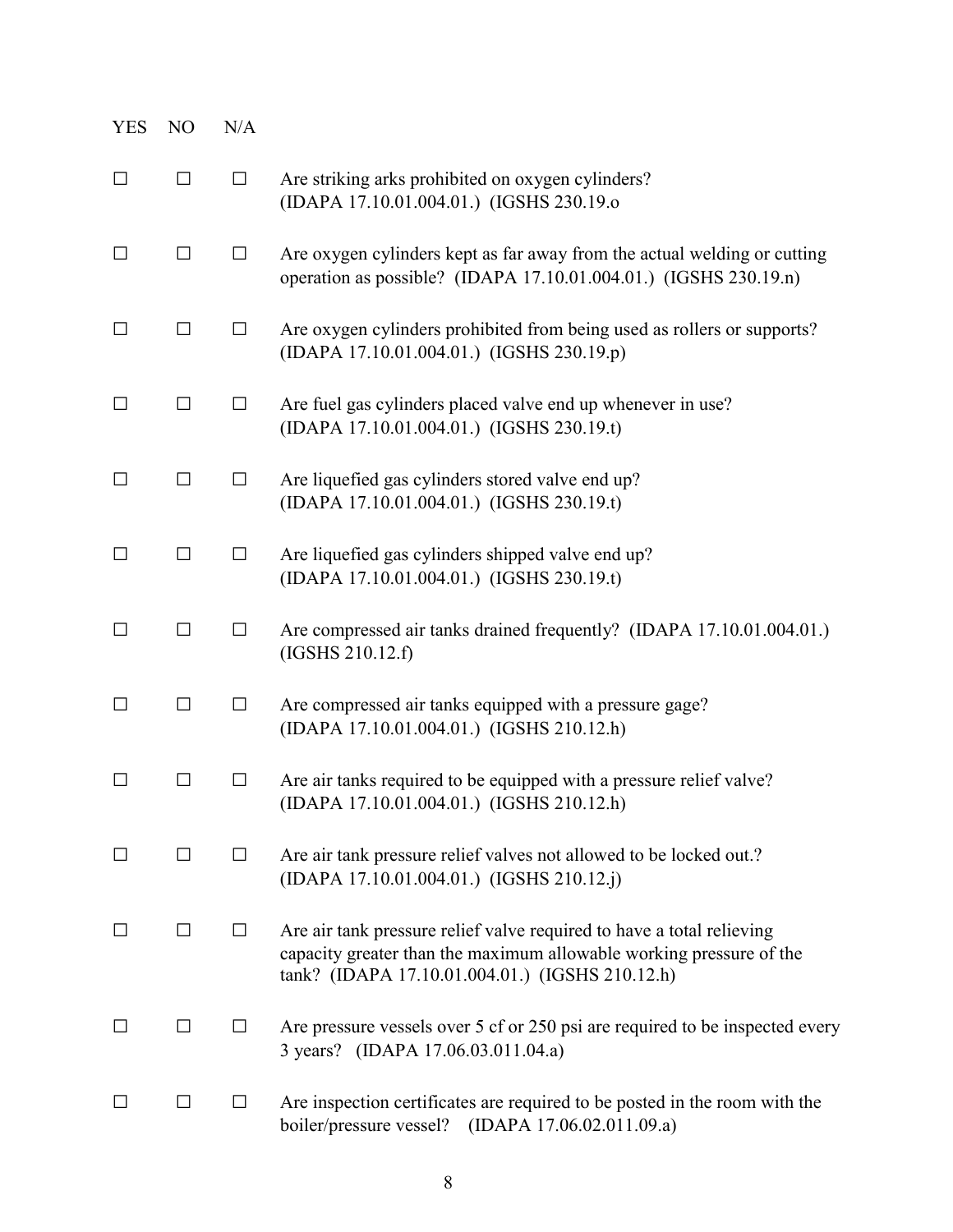| <b>YES</b> | N <sub>O</sub>      | N/A     |                                                                                                                                                                                                                                                                      |
|------------|---------------------|---------|----------------------------------------------------------------------------------------------------------------------------------------------------------------------------------------------------------------------------------------------------------------------|
|            | П                   | П       | Are inspection certificates required to be protected under glass or<br>similar material? (IDAPA 17.06.02.011.09.a)                                                                                                                                                   |
|            | <b>GUARD RAILS:</b> |         |                                                                                                                                                                                                                                                                      |
|            | $\mathsf{L}$        | $\Box$  | Are standard guardrails in public areas required to be 42 inches high with<br>intermediate rails spaced not more than: 6 inches for those constructed<br>before Jan 1992, 4 inches for those constructed after Jan 1992?<br>(IDAPA 17.10.01.004.01) (IGSHS 070.14.b) |
|            | П                   | $\perp$ | Are standard guardrails utilizing vertical balusters required to have them<br>spaced not more than 6 inches in public areas (4 inches in after Jan 1992)?<br>(IDAPA 17.10.01.004.01) (IGSHS 070.14.b)                                                                |
|            | П                   | $\perp$ | Are standard guardrails utilizing horizontal intermediate rails required to<br>have them spaced not more than 6 inches in public areas (4 inches after<br>Jan 1992)? (IDAPA 17.10.01.004.01) (IGSHS 070.14.b)                                                        |
| $\Box$     | □                   | $\Box$  | Are standard guardrails required to withstand a force of 200 pounds.<br>(IDAPA 17.10.01.004.01) (IGSHS 070.16.b)                                                                                                                                                     |
|            |                     |         | Are wood guardrail posts required to be 2 x 4 inch stock?                                                                                                                                                                                                            |

(IDAPA 17.10.01.004.01) (IGSHS 070.16.b)

 $\Box$   $\Box$  Are wood guardrail railings required to be 2 x 4 inch or "L" 1 x 4 inch stock? (IDAPA 17.10.01.004.01) (IGSHS 070.16.b)

 $\square$   $\square$   $\square$  Are wood guardrail post spacing required to be 6 feet maximum (w/"L" 1 x 4 top rail spacing can be 8 feet maximum)? (IDAPA 17.10.01.004.01) (IGSHS 070.16.b)

## □ □ □ Are pipe guardrail posts required to be 1.5-inch diameter minimum? (IDAPA 17.10.01.004.01) (IGSHS 070.16.b)

- $\Box$   $\Box$  Are pipe guardrail railings required to be 1.5-inch diameter? (IDAPA 17.10.01.004.01) (IGSHS 070.16.b)
- $\Box$   $\Box$  Are pipe guardrail post spacing required to be 8 feet maximum? (IDAPA 17.10.01.004.01) (IGSHS 070.16.b)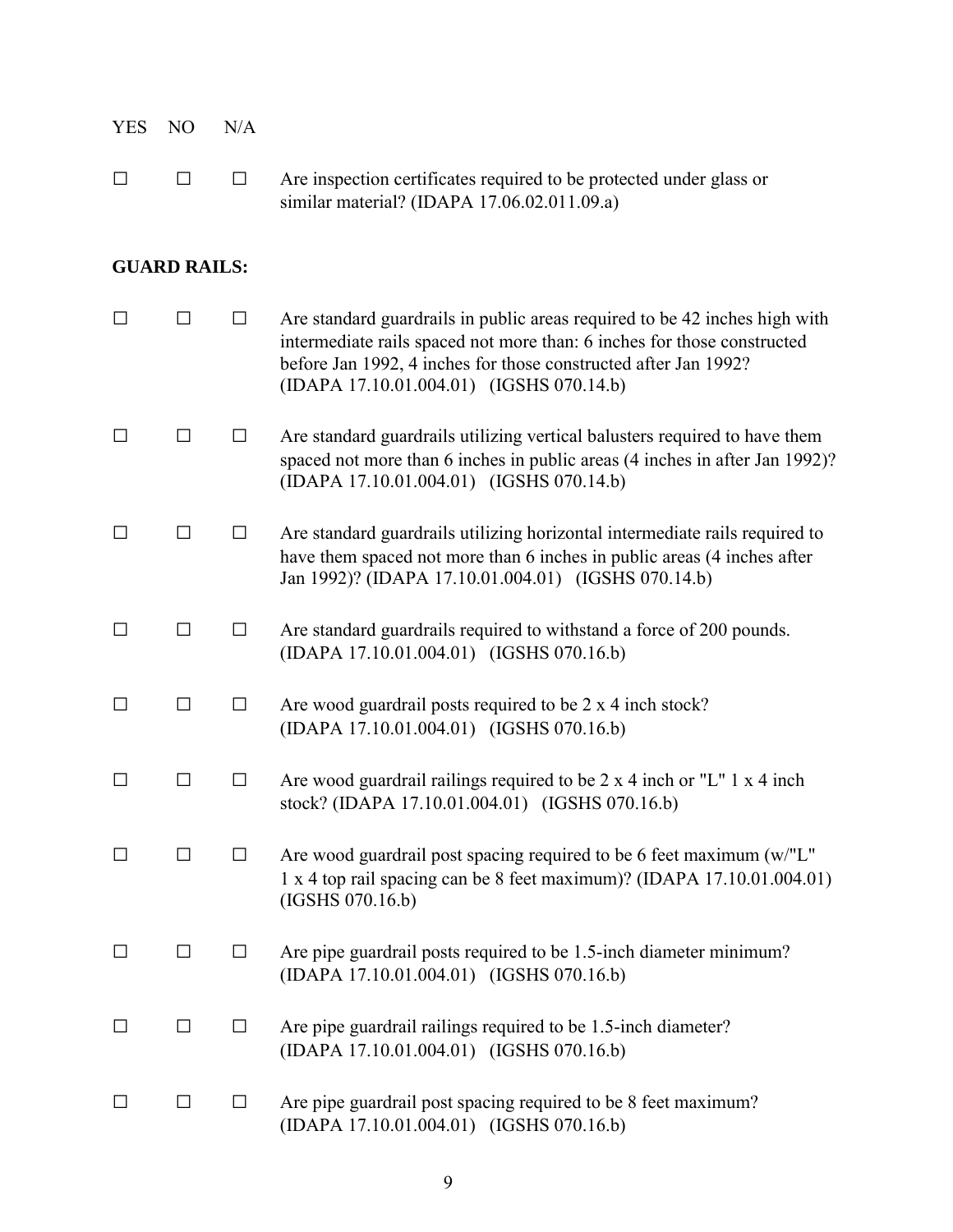| <b>YES</b> | NO     | N/A          |                                                                                                                                                                   |
|------------|--------|--------------|-------------------------------------------------------------------------------------------------------------------------------------------------------------------|
| $\Box$     | $\Box$ | $\Box$       | Are structural steel guardrail posts required to be $2x2x3/8$ inch angle iron?<br>(IDAPA 17.10.01.004.01) (IGSHS 070.16.b)                                        |
| □          | □      | □            | Are structural steel guardrail railings required to be $2x2x3/8$ inch angle<br>iron? (IDAPA 17.10.01.004.01) (IGSHS 070.16.b)                                     |
| □          | П      | □            | Are structural steel guardrail post spacing required to be 8 foot maximum?<br>(IDAPA 17.10.01.004.01) (IGSHS 070.16.b)                                            |
| □          | □      | $\Box$       | Are stairway openings required to be guarded with standard guardrails?<br>(IDAPA 17.10.01.004.01) (IGSHS 070.11.a)                                                |
| $\Box$     | $\Box$ | $\Box$       | Are ladder way openings required to be guarded with standard guardrails?<br>(IDAPA 17.10.01.004.01) (IGSHS 070.11.b)                                              |
| $\Box$     | $\Box$ | $\Box$       | Are open sided platforms 30 or more inches above floor or grade required<br>to have standard guardrails? (IDAPA 17.10.01.004.01) (IGSHS 070.13.a)                 |
| □          | П      | □            | Are runways 30 or more inches above floor or grade required to have<br>standard guardrails? (IDAPA 17.10.01.004.01) (IGSHS 070.13.b)                              |
| □          | $\Box$ | $\Box$       | Are stair handrails required to be 30-34 inches high (34-38 inches<br>constructed after Jan 1988)? (UBC 3306j) (IDAPA 17.10.01.004.01)<br>(IGSHS 070.16.d)        |
|            |        | $\mathsf{L}$ | Are wood handrails required to be 1 1/4- inches to 2-inches in diameter?<br>(IDAPA 17.10.01.004.01) (IGSHS 070.16.g)                                              |
| $\Box$     | □      | $\Box$       | Are pipe handrails required to be 1.5-inches to 2-inches in diameter?<br>(IDAPA 17.10.01.004.01) (IGSHS 070.16.g)                                                 |
| $\Box$     | □      | $\Box$       | Are handrail bracket spacing required to be 8 feet maximum?<br>(IDAPA 17.10.01.004.01) (IGSHS 070.16.g)                                                           |
| $\perp$    | □      | □            | Is any area requiring standard guard railings, where personnel can go<br>under, required to have standard toe boards? (IDAPA 17.10.01.004.01)<br>(IGSHS 070.13.a) |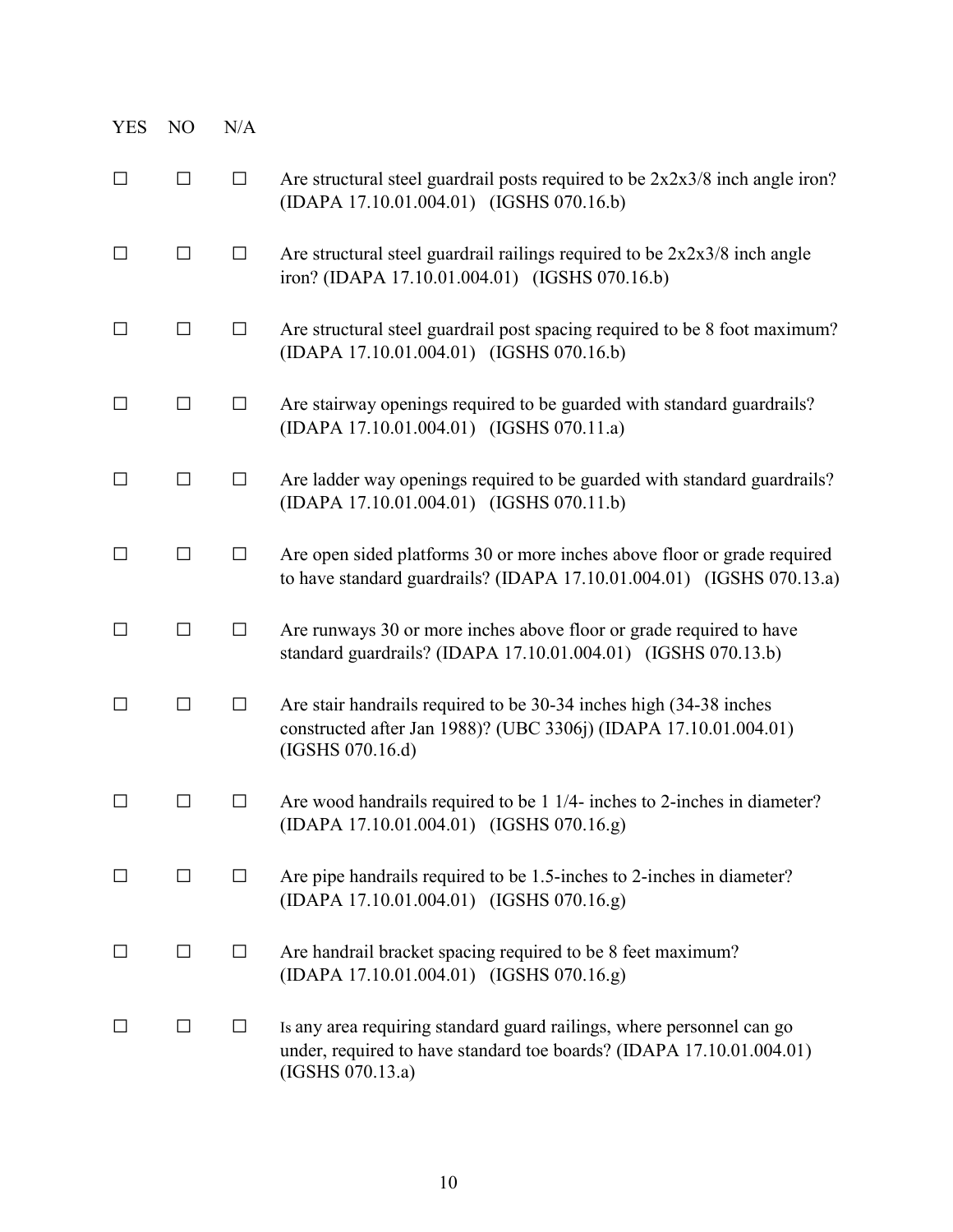| <b>YES</b>     | N <sub>O</sub> | N/A    |                                                                                                                                                                                                               |
|----------------|----------------|--------|---------------------------------------------------------------------------------------------------------------------------------------------------------------------------------------------------------------|
| $\Box$         | $\Box$         | $\Box$ | Are standard toe board required to be a minimum of 4 inches in vertical<br>height from the surface (a 1/4-inch maximum clearance above the surface<br>is allowable)? (IDAPA 17.10.01.004.01) (IGSHS 070.16.c) |
| <b>STAIRS:</b> |                |        |                                                                                                                                                                                                               |
| $\Box$         | $\Box$         | □      | Are stairs with 4 or more risers required to have handrails?<br>(IDAPA 17.10.01.004.01) (IGSHS 070.15.a)                                                                                                      |
| $\perp$        | $\Box$         | $\Box$ | Are stairs enclosed on both sides with 4 or more risers less than 44 inches<br>required to have 1 handrail minimum preferably on the right descending?<br>(IDAPA 17.10.01.004.01) (IGSHS 070.15.b)            |
| $\perp$        | □              | $\Box$ | Are stairs with 4 or more risers less than 44 inches wide and open on both<br>sides required to have 2 handrails? (IDAPA 17.10.01.004.01)<br>(IGSHS 070.d.)                                                   |
|                | □              | □      | Are stairs with 4 or more risers over 44 inches wide required to have<br>2 handrails? (IDAPA 17.10.01.004.01) (IGSHS 070.15.e)                                                                                |
|                | $\Box$         | $\Box$ | Are stairs with 4 or more risers over 88 inches wide required to have a<br>handrail on each side and in the middle? (IDAPA 17.10.01.004.01)<br>(IGSHS 070.15.f)                                               |
| $\perp$        | □              | $\Box$ | Are handrail clearance from the wall or other object required to be a<br>minimum of 1 1/2 inches? (IDAPA 17.10.01.004.01) (IGSHS 070.16.g)                                                                    |
| $\perp$        | □              | $\Box$ | Are the top and both sides of handrails required to be smooth?<br>(IDAPA 17.10.01.004.01) (IGSHS 070.16.b)                                                                                                    |
| $\Box$         | $\Box$         | $\Box$ | Are ramps with a slope 1 to 15 or greater required to have handrails as<br>required for stairs? (IDAPA 17.10.01.004.01) (IGSHS 071.12.g)                                                                      |
| ΙI             | $\Box$         | $\Box$ | Is storage not allowed under unprotected exit stairways?<br>(IDAPA 17.10.004.01) (IGSHS 040.07.g)                                                                                                             |
| ΙI             | $\Box$         | $\Box$ | Is stair tread riser width for stairs in maintenance areas required to be<br>9 inches maximum? (IDAPA 17.10.004.01) (IGSHS 071.06.g)                                                                          |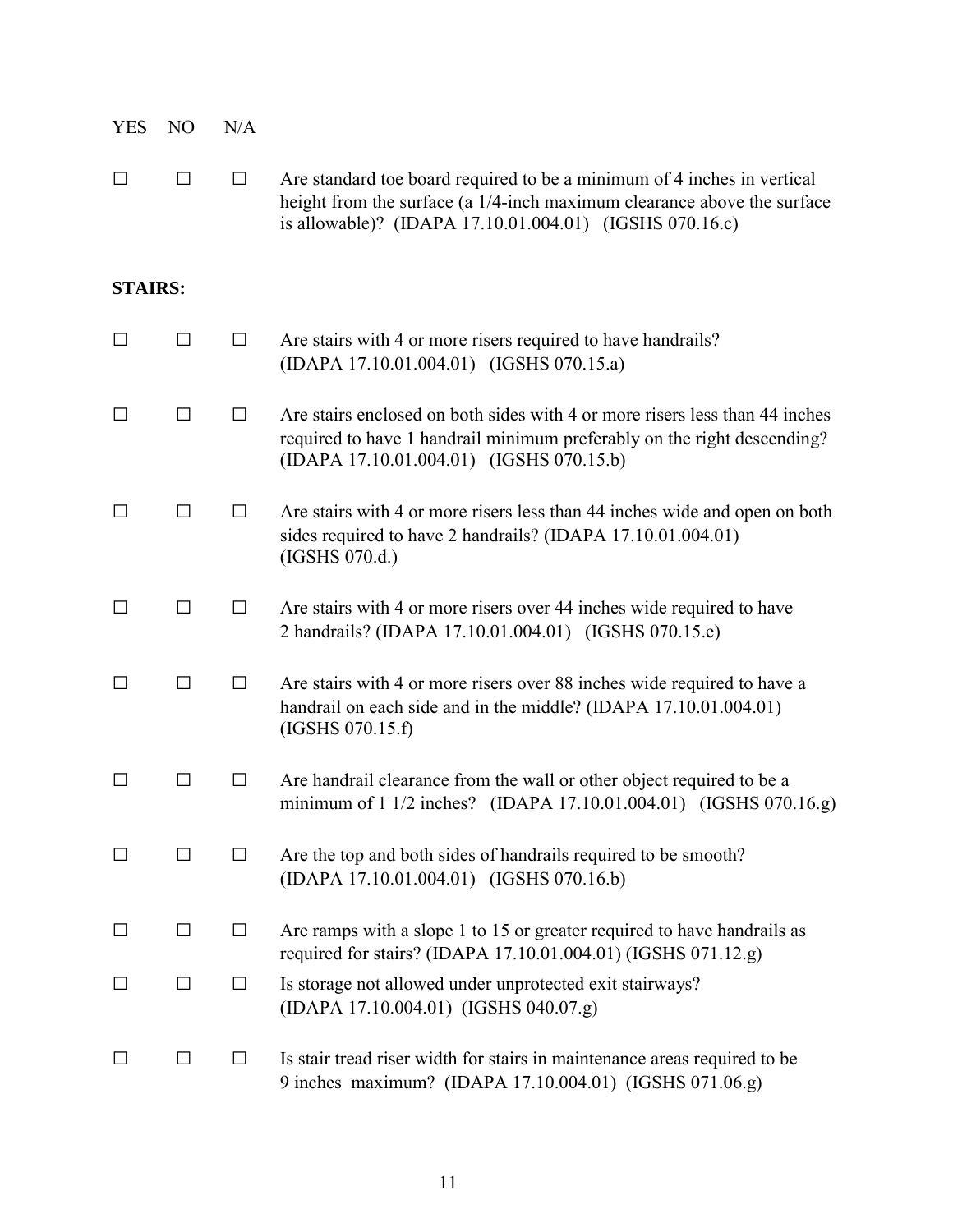| <b>YES</b>     | N <sub>O</sub> | N/A    |                                                                                                                                                            |
|----------------|----------------|--------|------------------------------------------------------------------------------------------------------------------------------------------------------------|
| $\Box$         | □              | $\Box$ | Are stair rise required to be between 30-50 degrees?<br>(IDAPA 17.10.004.01) (IGSHS 071.06.a)                                                              |
| $\Box$         | $\Box$         | ⊔      | Are stair treads required to be slip resistant? (IDAPA 17.10.004.01)<br>(IGSHS 071.06.f)                                                                   |
| $\Box$         | □              | $\Box$ | Are fixed stairs required to be provided between levels where there is<br>regular travel between levels? (IDAPA 17.10.004.01) (IGSHS 071.03.d)             |
| $\Box$         | □              | $\Box$ | Are top and both sides of handrails required to be smooth?<br>(IDAPA 17.10.004.01) (IGSHS 070.16.e)                                                        |
| $\Box$         | □              | $\Box$ | Is handrail clearance from the wall or other object required to be a<br>minimum of 1 1/2 inches? (IDAPA 17.10.004.01) (IGSHS 070.16.j)                     |
| $\Box$         | □              | $\Box$ | Are stairs with 4 or more risers required to have handrails?<br>(IDAPA 17.10.004.01) (IGSHS 070.15.a)                                                      |
| <b>HOISTS:</b> |                |        |                                                                                                                                                            |
| $\Box$         | $\Box$         | $\Box$ | Are the rated load marking for hoists required to be plainly marked on<br>each side of the hoist or load block? (IDAPA 17.10.01.004.01)<br>(IGSHS 281.06c) |
| □              | $\Box$         | $\Box$ | Are hoist hooks not allowed to be deformed? (IDAPA 17.10.01.004.01)<br>(IGSHS 281.06.c)                                                                    |
| $\Box$         | ΙI             | ΙI     | Are hoist hooks not allowed to have cracks? (IDAPA 17.10.01.004.01)<br>(IGSHS 281.06.c)                                                                    |
| $\Box$         | $\Box$         | ப      | Are hoisting chains and cables not allowed to have improper splices?<br>(IDAPA 17.10.01.004.01) (IGSHS 281.04.m)                                           |
| $\Box$         | ப              | ⊔      | Are hoisted loads not allowed to be carried over people?<br>(IDAPA 17.10.01.004.01) (IGSHS 281.07.g)                                                       |
| ⊔              | П              | $\Box$ | Is the hoist operator required to be at the controls any time the hoisted<br>load is suspended? (IDAPA 17.10.01.004.01) (IGSHS 281.07.k)                   |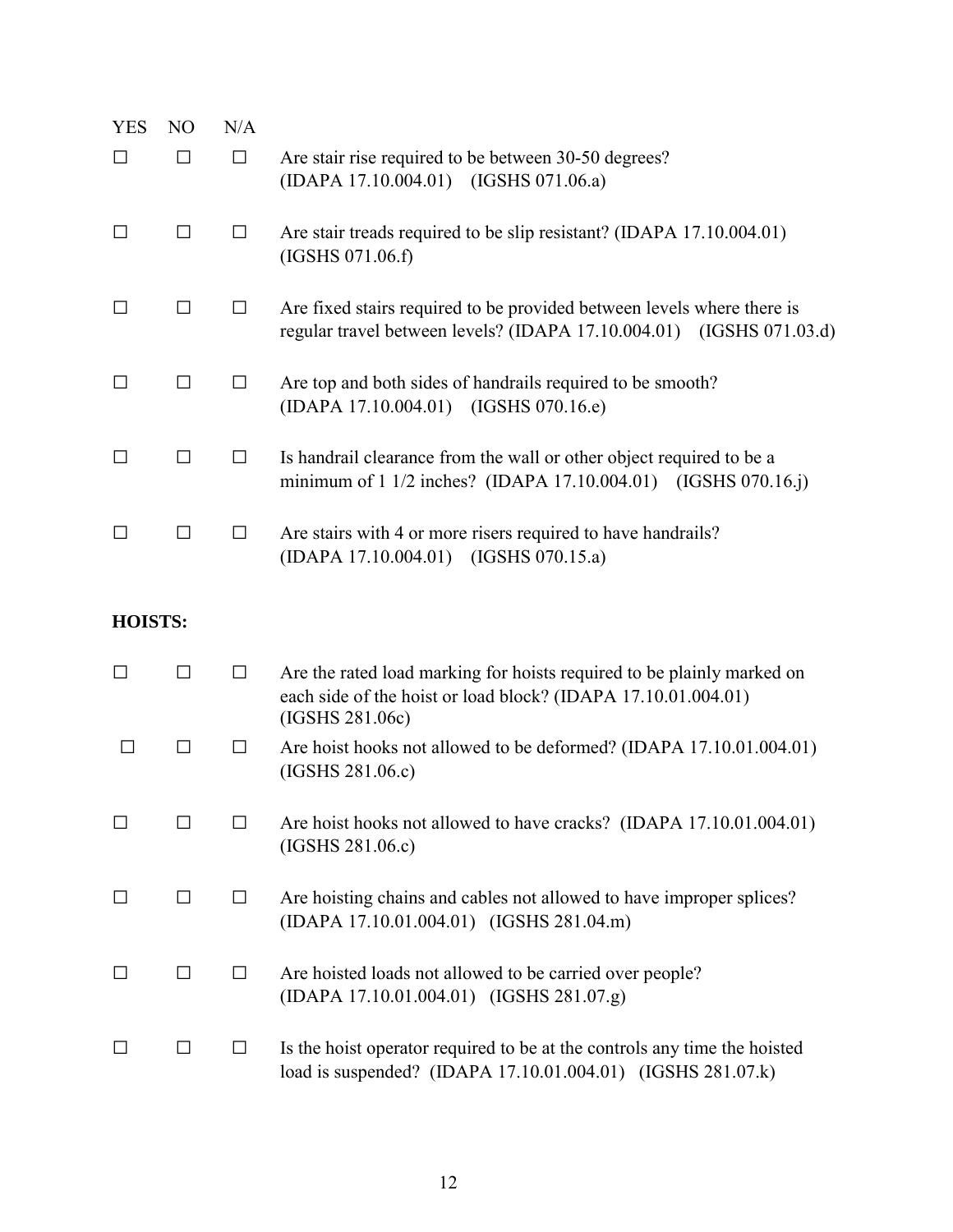| <b>YES</b> | NO. | N/A |                                                                                                                                                        |
|------------|-----|-----|--------------------------------------------------------------------------------------------------------------------------------------------------------|
|            | П   | П   | Are hoists required to be kept clean? (IDAPA 17.10.01.004.01)<br>(IGSHS 281.07r)                                                                       |
|            |     |     | Are hoist hooks required to have a safety latch or be moused?<br>(IDAPA 17.10.01.004.01) (IGSHS 281.05.n)                                              |
|            | П   |     | Are power hoist hooks required to be inspected monthly and a record of<br>inspections maintained? (IDAPA 17.10.01.004.01) (IGSHS 281.06.c)             |
|            | П   |     | Are power hoist rigging cables required to be inspected monthly and a<br>record of inspections maintained? (IDAPA 17.10.01.004.01)<br>(IGSHS 281.06.c) |
|            |     |     | Are power hoist rigging cables required to be inspected yearly and a<br>record of inspections maintained? (IDAPA 17.10.01.004.01)<br>(IGSHS 281.06.d)  |

## **HOUSEKEEPING:**

|        |  | Are all places required to be kept clean and orderly?<br>(IDAPA 17.10.01.004.01.) (IGSHS 060.03.b)                                                                                   |
|--------|--|--------------------------------------------------------------------------------------------------------------------------------------------------------------------------------------|
| П      |  | Are floors required to be kept clean? (IDAPA 17.10.01.004.01.)<br>(IGSHS 030.08.c)                                                                                                   |
| П      |  | Are floors required to be kept free of tripping hazards?<br>(IDAPA 17.10.01.004.01.) (IGSHS 030.08.d)                                                                                |
|        |  | Are all materials required to be properly stacked, racked, blocked, or<br>otherwise secured to prevent sliding, falling, or collapsing?<br>(IDAPA 17.10.01.004.01.) (IGSHS 030.07.a) |
| $\Box$ |  | Are floors required to be kept free of tripping hazards?<br>(IDAPA 17.10.01.004.01.) (IGSHS 030.08.c)                                                                                |
|        |  | Are floor loading weights for storage areas required to be conspicuously<br>posted? (IDAPA 17.10.01.004.01.) (IGSHS 070.06.a)                                                        |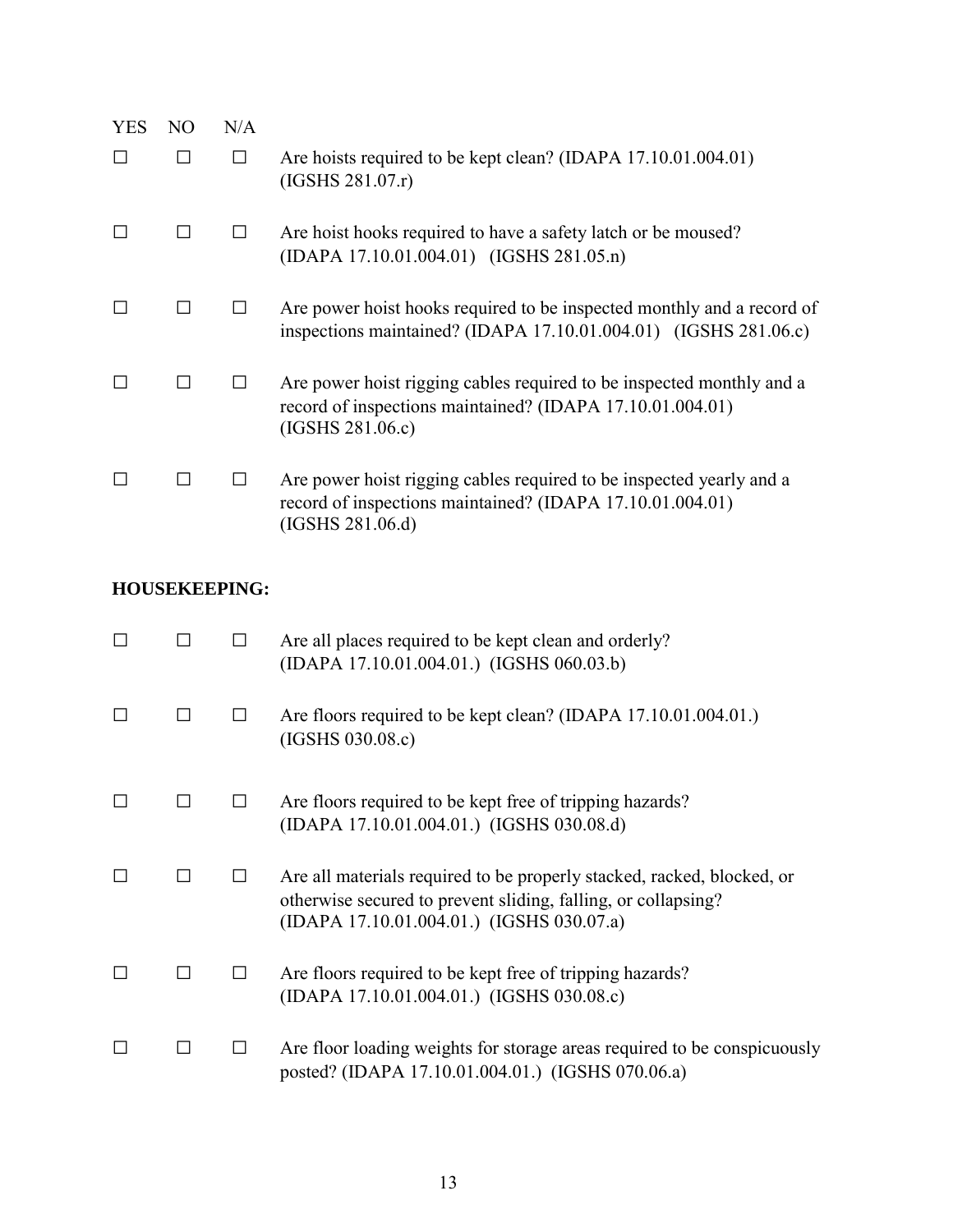| <b>YES</b>   | N <sub>O</sub> | N/A    |                                                                                                                                                                                                                             |
|--------------|----------------|--------|-----------------------------------------------------------------------------------------------------------------------------------------------------------------------------------------------------------------------------|
| П            | П              | $\Box$ | Are floors allowed to be over loaded? (IDAPA 17.10.01.004.01.)<br>(IGSHS 070.06.b)                                                                                                                                          |
| $\Box$       | $\Box$         | $\Box$ | Is floor polish required to be of nonslip type? (IDAPA 17.10.01.004.01.)<br>(IGSHS 030.08.d)                                                                                                                                |
| П            | $\Box$         | $\Box$ | Are floors, ramps, docks, walkways, catwalks, etc. required to be kept in<br>good repair? (IDAPA 17.10.01.004.01.) (IGSHS 070.08.b)                                                                                         |
| П            | $\Box$         | $\Box$ | Are floors, ramps, docks, walkways, catwalks, etc. required to be of<br>substantial construction? (IDAPA 17.10.01.004.01.) (IGSHS 070.08.b)                                                                                 |
| $\perp$      | П              | $\Box$ | Is the arrangement of machines such that operators will not stand in<br>required aisle ways? (IDAPA 17.10.01.004.01.) (IGSHS 070.10.b)                                                                                      |
| ΙI           | П              | $\Box$ | Is the machines in the machine areas located as to give enough clearance<br>between machines so that the movement of one operator will not interfere<br>with the work of another? (IDAPA 17.10.01.004.01.) (IGSHS 070.10.a) |
| $\mathsf{L}$ | П              | $\Box$ | Is ample room provided for cleaning machines and handling the work,<br>including material and scrap? (IDAPA 17.10.01.004.01.)<br>(IGSHS 070.10.a)                                                                           |
| ΙI           | □              | $\Box$ | Are the aisles provided with sufficient width to permit the free movement<br>of employees bringing and removing material? (IDAPA 17.10.01.004.01.)<br>(IGSHS 070.10.c)                                                      |
|              |                | П      | Are tools and loose materials not allowed to be left on overhead<br>platforms? (IDAPA 17.10.01.004.01.) (IGSHS 070.13.e)                                                                                                    |
| $\perp$      | $\Box$         | $\Box$ | Are tools and loose materials not allowed to be left on overhead scaffolds?<br>(IDAPA 17.10.01.004.01.) (IGSHS 073.03.y)                                                                                                    |
| $\Box$       | $\Box$         | $\Box$ | Are electrically heated appliances not allowed to be placed adjacent to<br>combustible materials? (IDAPA 17.10.01.004.01.) (IGSHS 060.04.p)                                                                                 |
|              | $\Box$         | $\Box$ | Are crankcase drainings, flammable, or combustible spills cleaned up<br>promptly? (IDAPA 17.10.01.004.01.) (IGSHS 220.20.e)                                                                                                 |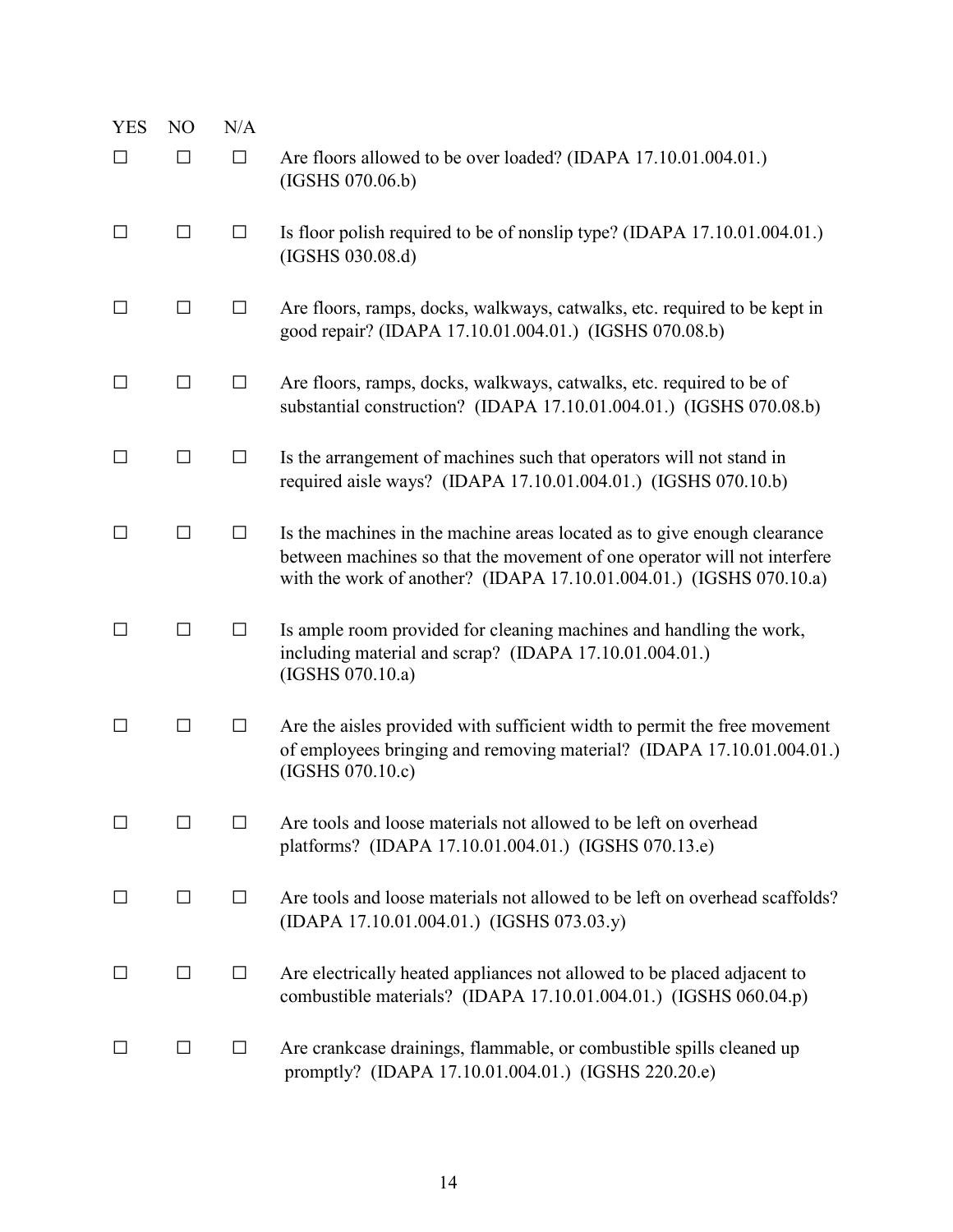| <b>YES</b> | N <sub>O</sub> | N/A     |                                                                                                                                                                               |
|------------|----------------|---------|-------------------------------------------------------------------------------------------------------------------------------------------------------------------------------|
| $\Box$     | П              | $\Box$  | Is waste oil not allowed to be dumped into sewers or on the ground?<br>(IDAPA 17.10.01.004.01.) (IGSHS 220.20.e)                                                              |
| $\Box$     | $\Box$         | $\Box$  | Are mop/slop sink faucets capable of having hoses attached required to be<br>equipped with anti-siphon devices? (IDAPA 17.10.01.004.01.)<br>(IGSHS 080.06.b)                  |
|            | $\Box$         | $\Box$  | Are faucets/hose bibs capable of having hoses attached required to be<br>equipped with anti-siphon devices? (IDAPA 17.10.01.004.01.)<br>(IGSHS 080.06.b)                      |
| $\Box$     | $\Box$         | $\Box$  | Are waste crankcase drainings required to be properly stored in<br>tanks/drums? (IDAPA 17.10.01.004.01.) (IGSHS 220.20.f)                                                     |
| $\Box$     | $\Box$         | $\Box$  | Are waste flammable/combustible liquids required to be properly stored in<br>tanks/drums? (IDAPA 17.10.01.004.01.) (IGSHS 220.20.f)                                           |
| $\Box$     | □              | $\Box$  | Is ventilation required to be adequately provided for in all buildings and<br>structures customarily used by human beings? (IDAPA 17.10.01.004.01.)<br>(IGSHS 080.23.a)       |
| $\Box$     | $\Box$         | $\Box$  | Is ventilation required to remove carbon monoxide fumes from any area<br>within a building in which motor vehicles are being operated under their                             |
| <b>YES</b> | N <sub>O</sub> | N/A     | own power? (IDAPA 17.10.01.004.01.) (IGSHS 080.23.a)                                                                                                                          |
| $\Box$     | □              | $\Box$  | Are all containers of chemicals, materials, etc. required to be properly<br>labeled? (IDAPA 17.10.01.004.01.) (IGSHS 301.05.a)                                                |
| $\Box$     | $\perp$        | $\perp$ | Is there three or more dust producing machines in an area a dust<br>collection system is needed? (IDAPA 17.10.01.004.01.)<br>(IGSHS 060.03.b)                                 |
| $\perp$    | П              | $\Box$  | Is wood shops maintained free of accumulations combustible dust?<br>(IDAPA 17.10.01.004.01.) (IGSHS 060.03.b)                                                                 |
| $\Box$     | $\perp$        | $\Box$  | Are rags and similar materials stored in metal, metal lined, or other<br>approved containers equipped with tight-fitting covers?<br>(IDAPA 17.10.01.004.01.) (IGSHS 060.04.i) |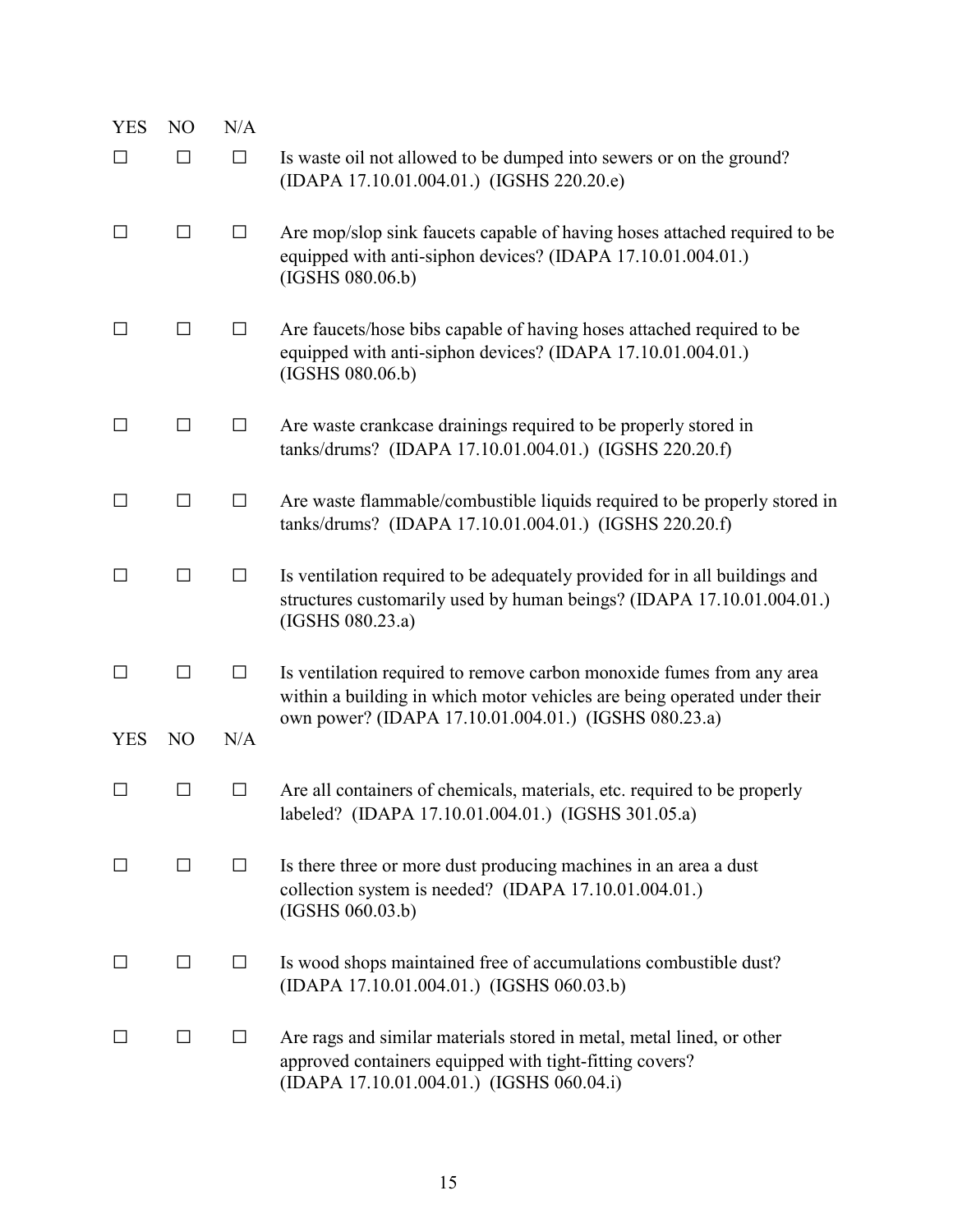|                      | <b>LADDERS:</b>     |               |                                                                                                                                                                            |
|----------------------|---------------------|---------------|----------------------------------------------------------------------------------------------------------------------------------------------------------------------------|
| <b>YES</b><br>$\Box$ | N <sub>O</sub><br>□ | N/A<br>$\Box$ | Are ladders required to be maintained in a good condition?                                                                                                                 |
|                      |                     |               | (IDAPA 17.10.01.004.01.) (IGSHS 072.03.a)                                                                                                                                  |
| $\Box$               | $\Box$              | $\Box$        | Is fixed ladder, wall to rung distance required to be 7 inches minimum?<br>(IDAPA 17.10.01.004.01.) (IGSHS 072.06.v)                                                       |
| $\Box$               | □                   | $\Box$        | Is the clear length of a fixed ladder rung required to be 16 inches<br>minimum? (IDAPA 17.10.01.004.01.) (IGSHS 072.06.h)                                                  |
| $\Box$               | □                   | $\Box$        | Is the distance between the tops of portable metal ladder rungs required to<br>be 12 inches maximum? (IDAPA 17.10.01.004.01.) (IGSHS 072.05.b)                             |
| П                    | □                   | $\Box$        | Is the distance between the tops of fixed ladder rungs required to be<br>2-inches maximum? (IDAPA 17.10.01.004.01.) (IGSHS 072.06.g)                                       |
| $\Box$               | □                   | $\Box$        | Is the distance between the tops of portable wood ladder rungs required to<br>be 12 inches maximum? (IDAPA 17.10.01.004.01.) (IGSHS 072.04.e)                              |
| $\Box$               | $\Box$              | $\Box$        | Are wood ladder rungs required to be 1 1/8 inch diameter minimum?<br>(IDAPA 17.10.01.004.01.) (IGSHS 072.06.f)                                                             |
| $\Box$               | □                   | $\Box$        | Are metal ladder rungs required to be 3/4-inch diameter minimum?<br>(IDAPA 17.10.01.004.01.) (IGSHS 072.06.f)                                                              |
|                      | $\perp$             | $\Box$        | Are metal ladder rungs imbedded in concrete etc. required to be 1 inch<br>diameter minimum? (IDAPA 17.10.01.004.01.) (IGSHS 072.06.p)                                      |
|                      | $\perp$             | ப             | Is the climbing side clearance for fixed ladders with a 90-degree pitch<br>required to be 30 inches minimum? (IDAPA 17.10.01.004.01.)<br>(IGSHS 072.06.s)                  |
| $\Box$               | $\Box$              | $\Box$        | Is the climbing side clearance for ladders with a 76-degree or more pitch<br>required to be 36 inches minimum? (IDAPA 17.10.01.004.01.)<br>(IGSHS 072.06.s)                |
|                      | $\Box$              | $\Box$        | Is the clear climbing width clearance for fixed ladders required to be<br>5 inches minimum from the centerline of the ladder?<br>(IDAPA 17.10.01.004.01.) (IGSHS 072.06.t) |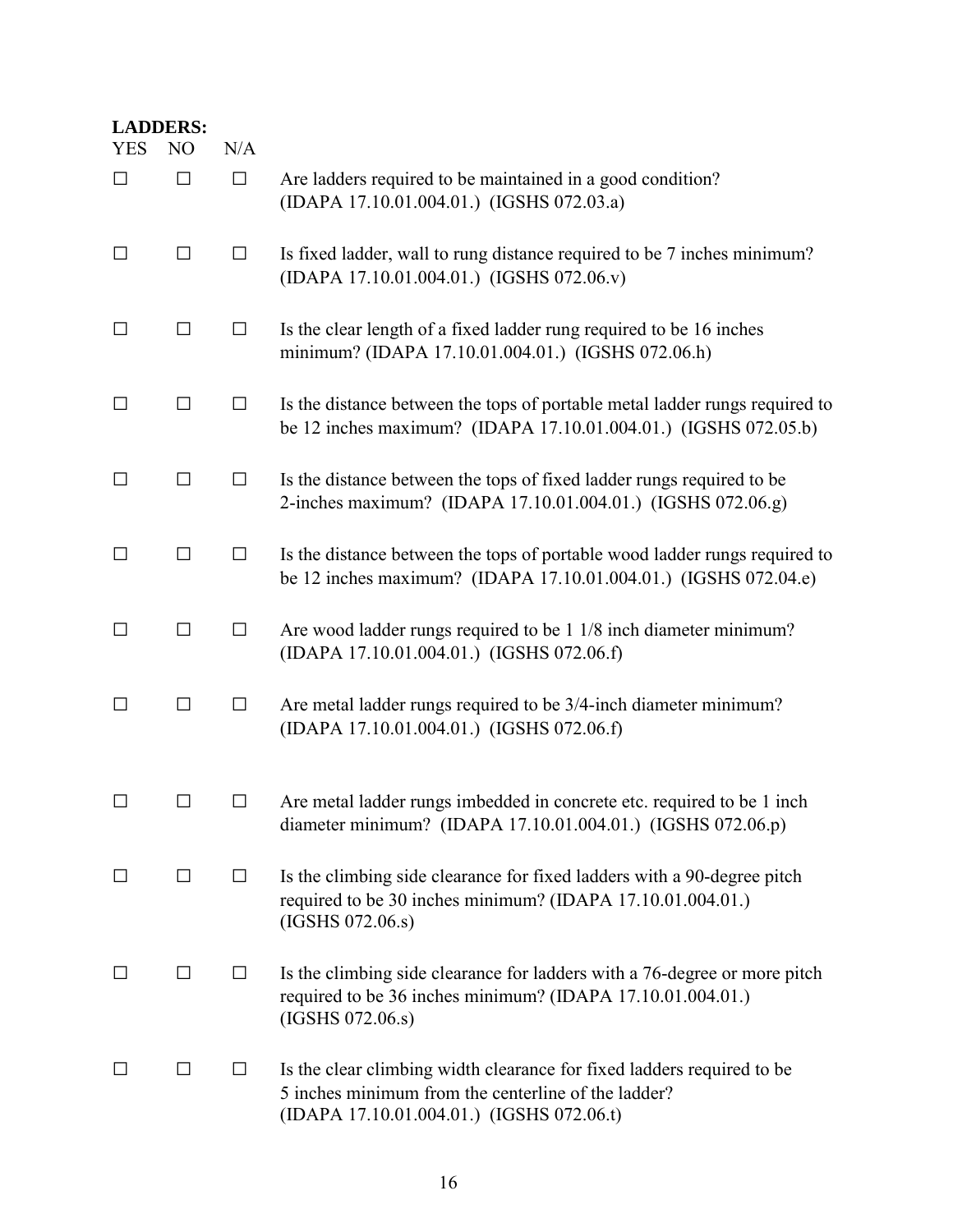| <b>YES</b> | N <sub>O</sub> | N/A    |                                                                                                                                                                                   |
|------------|----------------|--------|-----------------------------------------------------------------------------------------------------------------------------------------------------------------------------------|
| $\Box$     | $\Box$         | $\Box$ | Are ladders required to have a 42-inch high ladder extension/walk<br>through? (IDAPA 17.10.01.004.01.) (IGSHS 072.06.jj)                                                          |
| $\Box$     | $\Box$         | $\Box$ | Are ladder extensions/walk throughs required to extend 42 inches above<br>landings/parapets? (IDAPA 17.10.01.004.01.) (IGSHS 072.06.jj)                                           |
| П          | □              | $\Box$ | Are portable metal ladders not allowed to be used for work involving<br>electricity or where they might contact electric conductors?<br>(IDAPA 17.10.01.004.01.) (IGSHS 072.04.n) |
| □          | □              | $\Box$ | Do portable metal ladders shall have "ELECTROCUTION HAZARD,<br>THIS LADDER CONDUCTS ELECTRICITY".<br>(IDAPA 17.10.01.004.01.) (IGSHS 072.05.o)                                    |
| $\Box$     | □              | $\Box$ | Are metal ladders required to be painted or otherwise treated to prevent<br>corrosion? (IDAPA 17.10.01.004.01.) (IGSHS 072.05.a)                                                  |
| □          | $\Box$         | $\Box$ | Are wood ladders required to be treated against the weather?<br>(IDAPA 17.10.01.004.01.) (IGSHS 072.06.q)                                                                         |
| $\Box$     | $\Box$         | $\Box$ | Are wood ladders not allowed to be painted with opaque paint (to allow<br>for inspection for defects)? (IDAPA 17.10.01.004.01.) (IGSHS 072.03.e)                                  |
| $\Box$     | $\Box$         | $\Box$ | Are job made ladders required to have wood cleats 3/4x3 inches<br>minimum? (IDAPA 17.10.01.004.01.) (IGSHS 072.04.v)                                                              |
| ΙI         | ΙI             | $\Box$ | Are job made ladders required to have wood side rails $2x2$ inches nominal<br>minimum for ladders up to 16 feet? (IDAPA 17.10.01.004.01.)<br>(IGSHS 072.04.x)                     |
| $\perp$    | □              | $\Box$ | Are job made ladders required to have wood side rails 3x6 inches nominal<br>minimum for ladders 16 to 30 feet? (IDAPA 17.10.01.004.01.)<br>(IGSHS 072.04.x)                       |
| ⊔          | $\Box$         | $\Box$ | Are type III (household) ladders not authorized for use?<br>(IDAPA 17.10.01.004.01.) (IGSHS 072.04.d)                                                                             |
| $\Box$     | □              | $\Box$ | Are portable wood ladders used in wet/slippery areas required to have non<br>slip safety feet? (IDAPA 17.10.01.004.01.) (IGSHS 072.03.k)                                          |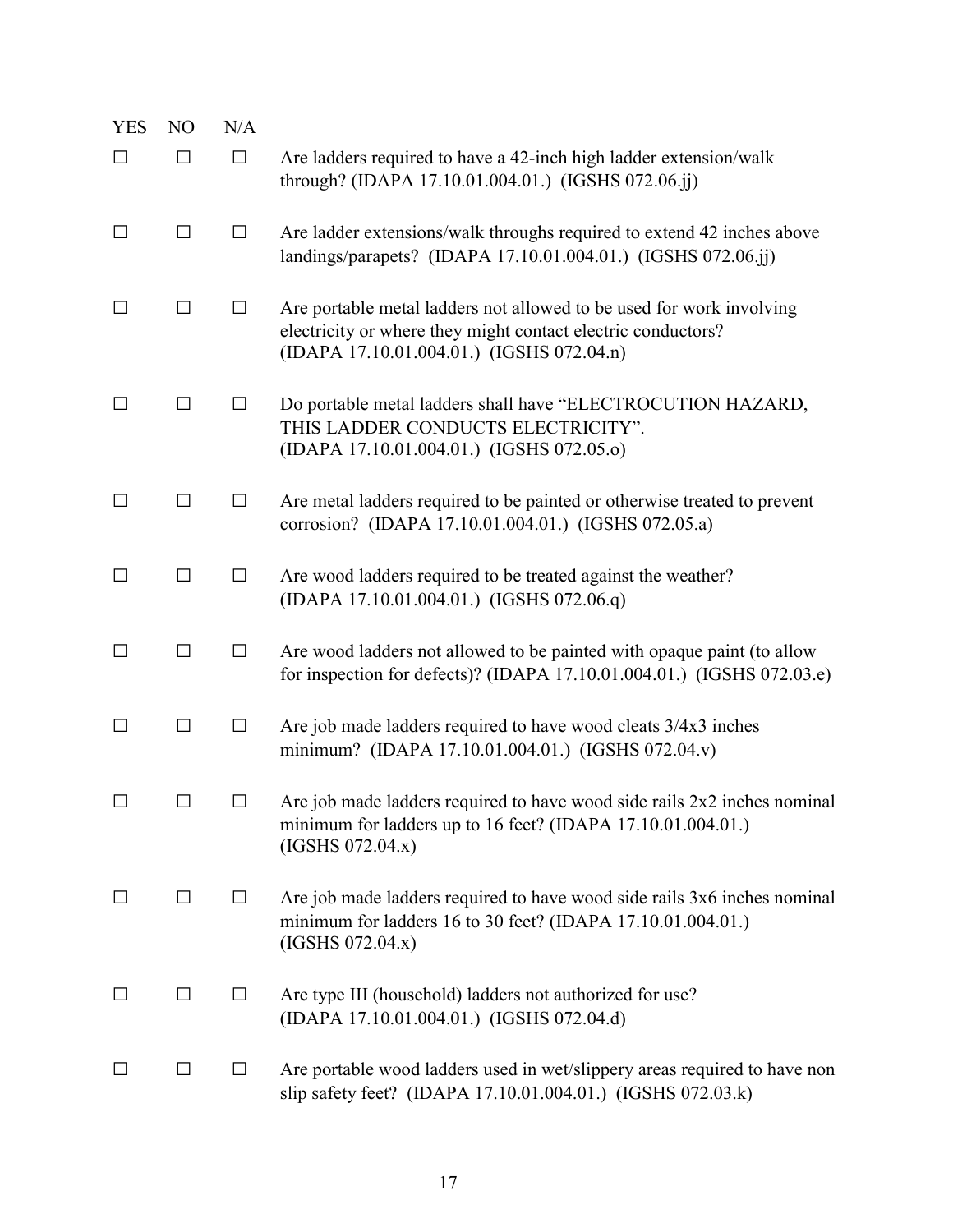| <b>YES</b>   | N <sub>O</sub> | N/A    |                                                                                                                                                                                                       |
|--------------|----------------|--------|-------------------------------------------------------------------------------------------------------------------------------------------------------------------------------------------------------|
| $\Box$       | П              | $\Box$ | Are all portable metal ladders required to have non-slip safety feet?<br>(IDAPA 17.10.01.004.01.) (IGSHS 072.05.h)                                                                                    |
| $\Box$       | $\Box$         | $\Box$ | Are portable ladders required to have non-conductive side rails when the<br>ladder could contact energized electric parts? (IDAPA 17.10.01.004.01.)<br>(IGSHS 072.05.n)                               |
| ΙI           | П              | $\Box$ | Are ladders over 20 feet tall without safety cages required to have a ladder<br>safety device i.e. lifebelts, friction brakes, and sliding attachments?<br>(IDAPA 17.10.01.004.01.) (IGSHS 072.06.11) |
| $\Box$       | $\perp$        | $\Box$ | Are floor loading weights for storage areas required to be conspicuously<br>posted? (IDAPA 17.10.01.004.01.) (IGSHS 070.06.a)                                                                         |
| $\Box$       | $\Box$         | $\Box$ | Are floors required to be of substantial construction?<br>(IDAPA 17.10.01.004.01.) (IGSHS 070.08.b)                                                                                                   |
| $\Box$       | □              | $\Box$ | Are floors required to be kept in good repair? (IDAPA 17.10.01.004.01.)<br>(IGSHS 070.08.b)                                                                                                           |
| $\Box$       | $\Box$         | $\Box$ | Are ramps required to be of substantial construction?<br>(IDAPA 17.10.01.004.01.) (IGSHS 070.08.b)                                                                                                    |
| $\Box$       | $\Box$         | $\Box$ | Are ramps required to be kept in good repair? (IDAPA 17.10.01.004.01.)<br>(IGSHS 070.08.b)                                                                                                            |
| $\mathsf{L}$ | ΙI             | $\Box$ | Are docks required to be of substantial construction?<br>IDAPA 17.10.01.004.01.) (IGSHS 070.08.b)                                                                                                     |
| $\Box$       | □              | $\Box$ | Are docks required to be kept in good repair? (IDAPA 17.10.01.004.01.)<br>(IGSHS 070.08.b)                                                                                                            |
| $\Box$       | $\Box$         | $\Box$ | Are walkways required to be of substantial construction?<br>(IDAPA 17.10.01.004.01.) (IGSHS 070.08.b)                                                                                                 |
|              | $\Box$         | $\Box$ | Are walls and other surfaces to a height of 6-feet 8-inches kept free of<br>items capable of snagging or otherwise causing injury?<br>(IDAPA 17.10.01.004.01.) (IGSHS 030.08.a)                       |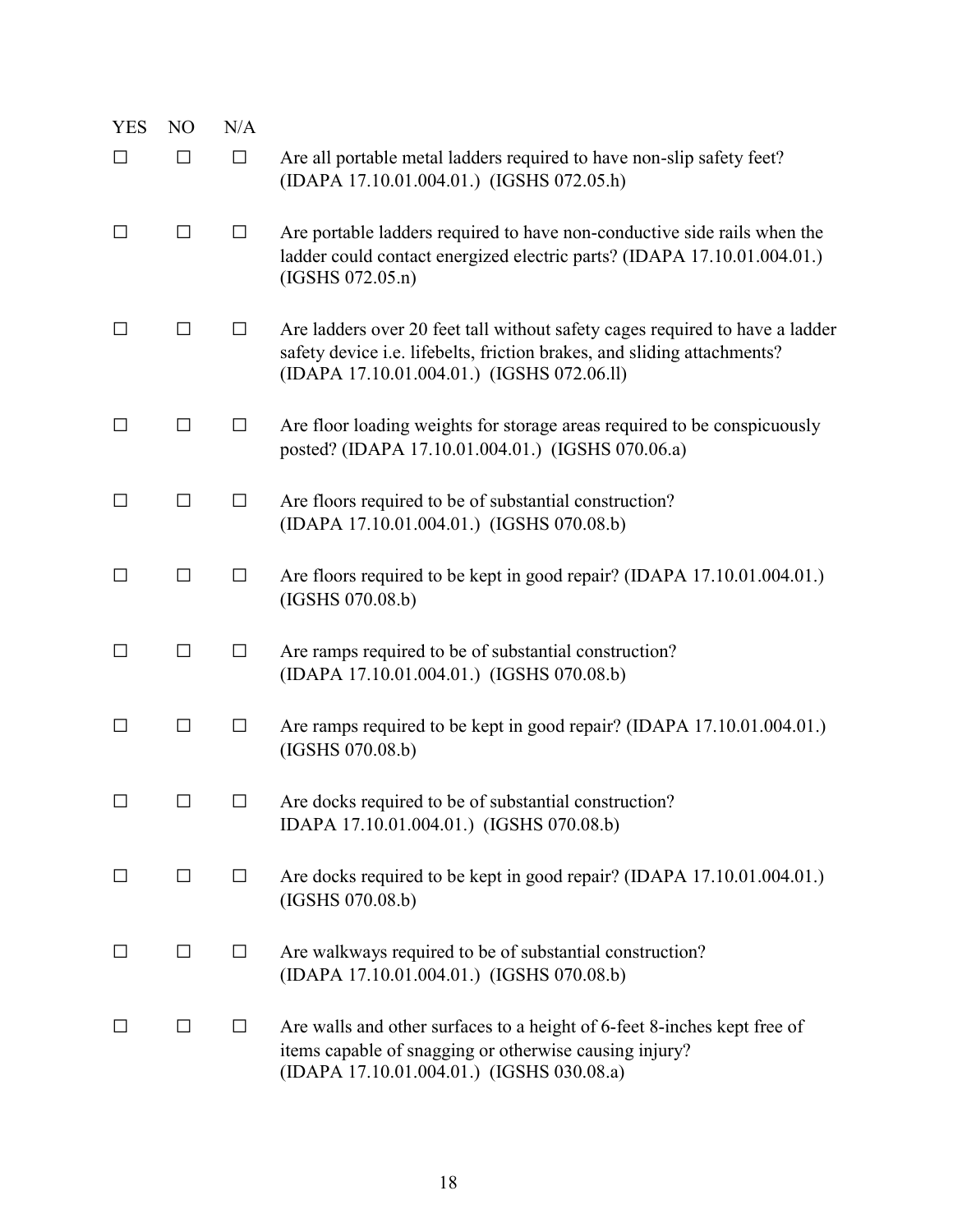| <b>PAINT BOOTHS:</b> |                |        |                                                                                                                                                                                                                                   |
|----------------------|----------------|--------|-----------------------------------------------------------------------------------------------------------------------------------------------------------------------------------------------------------------------------------|
| <b>YES</b>           | N <sub>O</sub> | N/A    |                                                                                                                                                                                                                                   |
| $\Box$               | $\Box$         | $\Box$ | Is the space within the spray booth/room and on the downstream and<br>upstream sides of the filters protected with approved automatic<br>sprinklers? (IDAPA 17.10.004.02) (IGSHS 240.04.h)                                        |
| $\Box$               | П              | $\Box$ | Are fire sprinkler heads required to be kept clean and free of over spray<br>deposits? (IDAPA 17.10.004.01) (IGSHS 240.09.c)                                                                                                      |
| $\Box$               | П              | $\Box$ | Are portable fire extinguishes required to be installed near all spraying<br>finishing areas? (IDAPA $17.10.004.02$ )<br>(IGSHS 240.09.d)                                                                                         |
| $\Box$               | □              | $\Box$ | Are spray finishing operations not allowed to be conducted outside of<br>predetermined spraying areas? (IDAPA 17.10.004.01) (IGSHS 240.10.a)                                                                                      |
| $\Box$               | □              | $\Box$ | Are all spray-finishing areas required to be kept free of accumulations<br>combustible over spray deposits? (IDAPA 17.10.004.01)<br>(IGSHS 240.10.b)                                                                              |
| $\Box$               | □              | $\Box$ | Are approved waist containers required to be provided for combustible<br>residue/waste? (IDAPA 17.10.004.01) (IGSHS 240.10.c)                                                                                                     |
| $\Box$               | $\Box$         | $\Box$ | Is combustible waist required to be removed at least daily or more often<br>as required? (IDAPA 17.10.004.01) (IGSHS 240.10.c)                                                                                                    |
| $\Box$               | □              | $\Box$ | Is spray finishing work clothing required to be stored in metal lockers?<br>(IDAPA 17.10.004.01) (IGSHS 240.10.c)                                                                                                                 |
|                      | $\Box$         | $\Box$ | Is cleaning of spray finishing equipment required to be conducted in a<br>Well-ventilated area? (IDAPA 17.10.004.01) (IGSHS 240.10.e)                                                                                             |
| $\Box$               | $\Box$         | $\Box$ | Is the quantity of combustible/flammable liquids kept in the vicinity of<br>spraying operations required to be the minimum required for the<br>operation, not to exceed one days supply? (IDAPA 17.10.004.01)<br>(IGSHS 240.08.b) |
|                      | $\Box$         | П      | When flammable/combustible liquids are transferred from one container to<br>another, are both containers required to be bonded and grounded?<br>(IGSHS 240.08.1)<br>(IDAPA 17.10.004.01)                                          |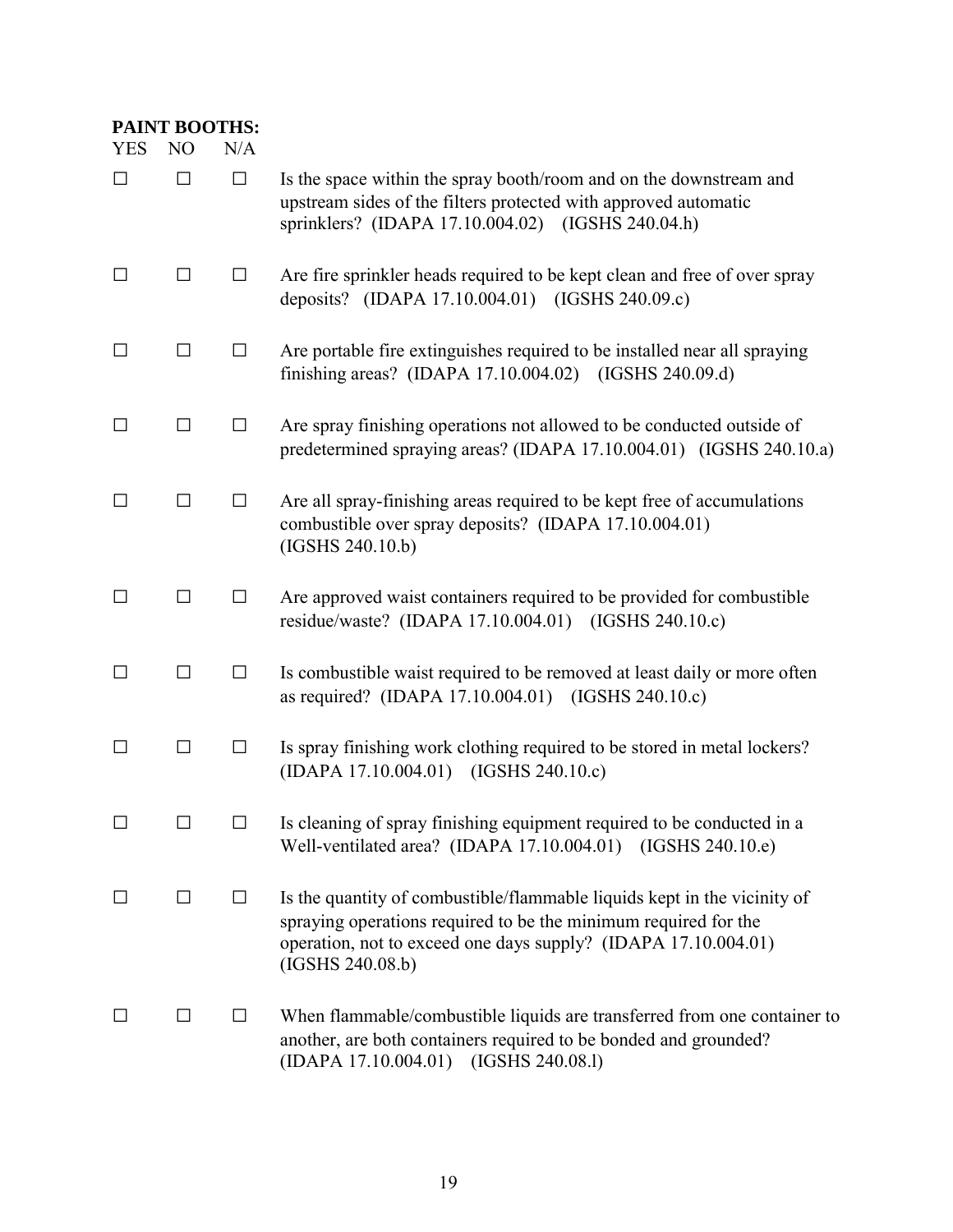| <b>YES</b> | N <sub>O</sub> | N/A    |                                                                                                                                                                                                                                      |
|------------|----------------|--------|--------------------------------------------------------------------------------------------------------------------------------------------------------------------------------------------------------------------------------------|
| $\Box$     | $\Box$         | $\Box$ | Are all metal parts of spray booths, ducting, and piping required to be<br>permanently electrically grounded? (IDAPA 17.10.004.01)<br>(IGSHS 240.05.i)                                                                               |
| □          | $\Box$         | $\Box$ | Are electrical installations/equipment in spray finishing areas required to<br>be explosion proof? (IDAPA 17.10.004.01) (IGSHS 240.05.f)                                                                                             |
| $\Box$     | $\Box$         | $\Box$ | Are spray finishing booths required to be constructed of rigid and securely<br>supported steel, concrete, or masonry materials? (IDAPA 17.10.004.01)<br>(IGSHS 240.04.a)                                                             |
| $\Box$     | □              | $\Box$ | Are the interior surfaces of spray finishing booths required to be smooth to<br>prevent air pocketing and build up of residues? (IDAPA 17.10.004.01)<br>(IGSHS 240.04.b)                                                             |
| $\Box$     | $\Box$         | $\Box$ | Are floors of spray finishing booths not allowed to be covered with<br>combustible materials? (IDAPA 17.10.004.01) (IGSHS 240.04.c)                                                                                                  |
| $\Box$     | $\Box$         | $\Box$ | Are all spray-finishing areas required to be provided with adequate<br>mechanical ventilation? (IDAPA 17.10.004.01) (IGSHS 240.06.c)                                                                                                 |
| □          | $\Box$         | $\Box$ | Is mechanical ventilation required to be kept in continuous operation<br>during spray operations and a sufficient time thereafter to allow vapors<br>from drying materials to be exhausted? (IDAPA 17.10.004.01)<br>(IGSHS 240.06.c) |
| $\Box$     | $\Box$         | $\Box$ | Is make-up air intake for spray finishing booths required to be adequate<br>for efficient operation of the exhaust system.? (IDAPA 17.10.004.01)<br>(IGSHS 240.06.f)                                                                 |
| $\Box$     | $\Box$         | $\Box$ | Is make-up air for spray finishing booths required to be introduced up<br>stream of the object being sprayed? (IDAPA 17.10.004.01)<br>(IGSHS 240.07.a)                                                                               |
| $\Box$     | $\Box$         | $\Box$ | Is make-up air for spray finishing booths required to be heated when the<br>outside air temperature is below 55 degrees? (IDAPA 17.10.004.01)<br>(IGSHS 240.06.i)                                                                    |
| $\Box$     | $\Box$         | $\Box$ | Is spray finishing exhaust air not allowed to contaminate make-up air?<br>(IDAPA 17.10.004.01) (IGSHS 240.06.dd)                                                                                                                     |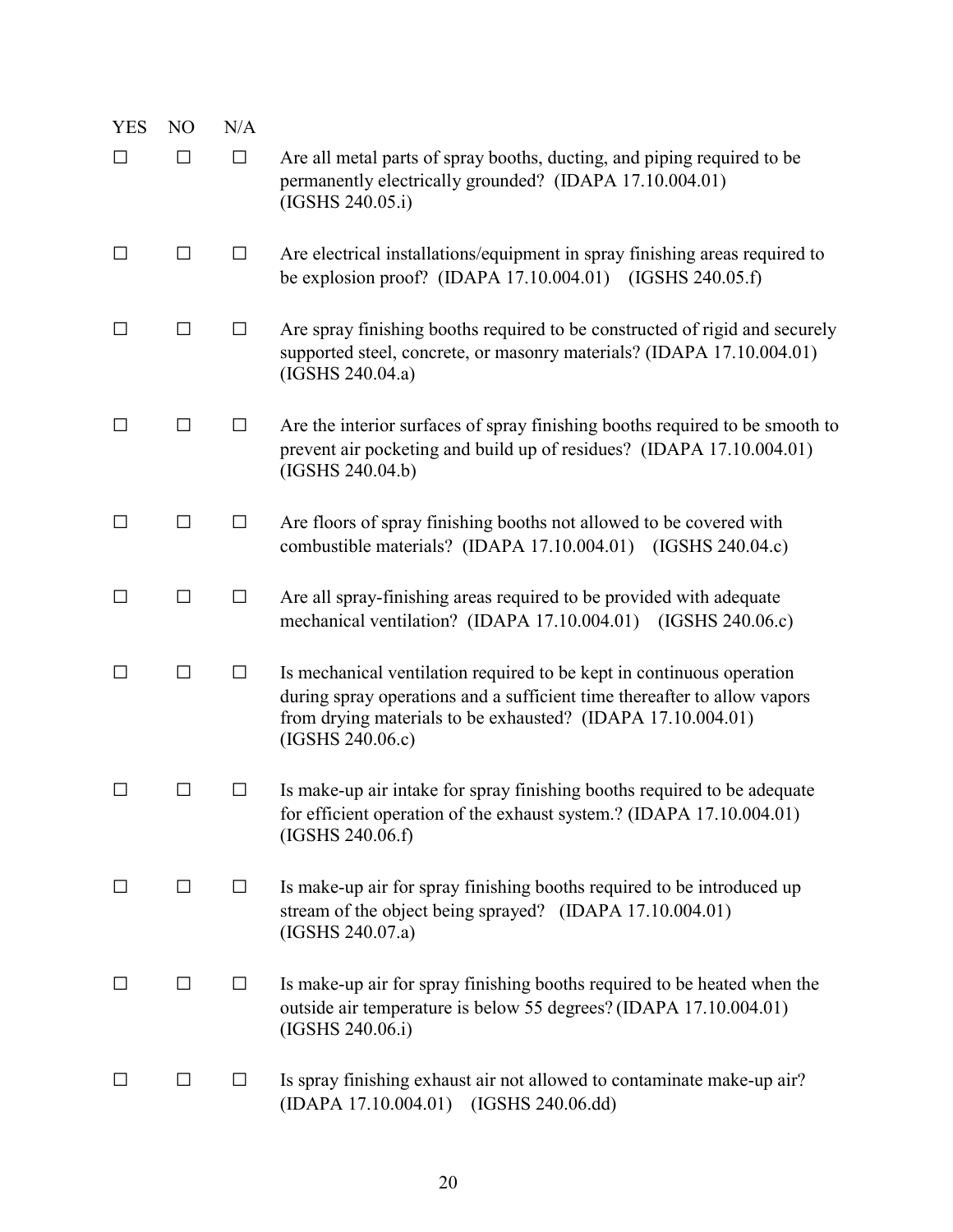| <b>YES</b>   | N <sub>O</sub> | N/A    |                                                                                                                                                                          |
|--------------|----------------|--------|--------------------------------------------------------------------------------------------------------------------------------------------------------------------------|
| $\Box$       | $\Box$         | $\Box$ | Is clean fresh air, free from contamination from adjacent exhaust systems<br>required to be supplied to spray finishing booths? (IDAPA 17.10.004.01)<br>(IGSHS 240.06.f) |
|              | $\Box$         | $\Box$ | Is spray finishing exhausted air not allowed to be recirculated?<br>(IDAPA 17.10.004.01) (IGSHS 240.06.dd)                                                               |
|              | $\Box$         | $\Box$ | Does spray finishing exhausted air not contaminate the intake air of other<br>facilities or operations? (IDAPA 17.10.004.01) (IGSHS 240.06.dd)                           |
| $\perp$      | $\perp$        | $\Box$ | Is spray finishing exhausted air not allowed to be directed to create a<br>nuisance? (IDAPA 17.10.004.01) (IGSHS 240.06.dd)                                              |
|              | □              | $\Box$ | Are the up-stream and down-stream side of spray finishing filters required<br>to be protected with fire sprinklers? (IDAPA 17.10.004.01)<br>(IGSHS 240.04.h)             |
| П            | $\Box$         | $\Box$ | Are spray finishing intake ducts required to be installed in a permanent<br>and workmanlike manner? (IDAPA 17.10.004.01) (IGSHS 240.06.r)                                |
| $\perp$      | П              | $\Box$ | Are spray finishing exhaust ducts required to be maintained in a<br>permanent and workmanlike manner? (IDAPA 17.10.004.01)<br>(IGSHS 240.06.v)                           |
| ΙI           | П              | П      | Do spray finishing exhaust ducts have inspection/clean out doors every 9<br>to 12 feet? (IDAPA 17.10.004.01) (IGSHS 240.06.ff)                                           |
| $\mathsf{L}$ | $\perp$        | $\Box$ | Are spray finishing air inlet ducts required to be adequately supported?<br>(IDAPA 17.10.004.01) (IGSHS 240.06.r)                                                        |
| $\perp$      | $\Box$         | $\Box$ | Are spray finishing exhaust ducts required to be adequately supported?<br>(IDAPA 17.10.004.01) (IGSHS 240.06.v)                                                          |
|              | $\Box$         | $\Box$ | Are spray finishing exhaust ducts required to be protected against<br>mechanical damage? (IDAPA 17.10.004.01) (IGSHS 240.06.x)                                           |
|              | $\Box$         | $\Box$ | Are spray finishing exhaust ducts required to be constructed of steel?<br>(IDAPA 17.10.004.01) (IGSHS 240.06.u)                                                          |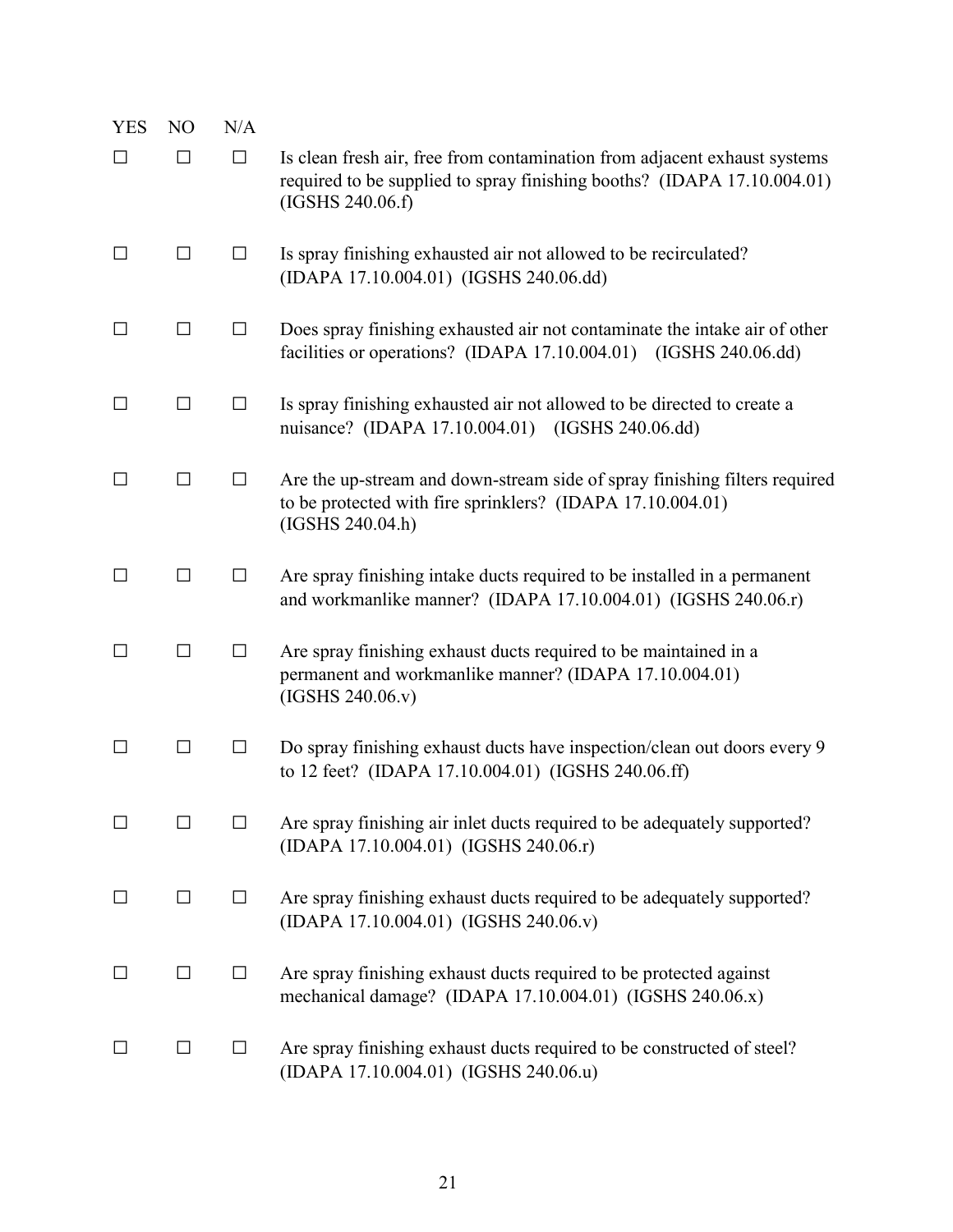| <b>YES</b><br>□ | N <sub>O</sub><br>□ | N/A<br>$\Box$ | Are spray finishing exhaust filters required to be replaced before the<br>excessive build-up of residue? (IDAPA 17.10.004.01)<br>(IGSHS 240.10.b) |
|-----------------|---------------------|---------------|---------------------------------------------------------------------------------------------------------------------------------------------------|
| <b>TOOLS:</b>   |                     |               |                                                                                                                                                   |
| $\Box$          | $\Box$              | $\Box$        | Are points of operation required to be guarded? (IDAPA 17.10.004.02)<br>(IGSHS 250.04.a)                                                          |
| $\Box$          | $\Box$              | $\Box$        | Are paper cutters required to have a guard parallel to the cutting blade?<br>(IDAPA 17.10.004.02) (IGSHS 250.04.d)                                |
| $\Box$          | $\Box$              | $\Box$        | Is fixed machinery required to be anchored? (IDAPA 17.10.004.02)<br>(IGSHS 250.05.a)                                                              |
| $\Box$          | $\Box$              | $\Box$        | Are counterweights required to be guarded? (IDAPA 17.10.004.02)<br>(IGSHS 250.04.h)                                                               |
| П               | $\Box$              | $\Box$        | Are belts and pulleys required to be guarded? (IDAPA 17.10.004.02)<br>(IGSHS 250.04.i)                                                            |
| $\Box$          | □                   | $\Box$        | Are belts required to be guarded? (IDAPA 17.10.004.02)<br>(IGSHS 250.04.i)                                                                        |
| $\Box$          | $\Box$              | ⊔             | Are pulleys required to be guarded? (IDAPA 17.10.004.02)<br>(IGSHS 250.04.i)                                                                      |
| $\Box$          | $\Box$              | $\Box$        | Are rotating shafts required to be guarded? (IDAPA 17.10.004.02)<br>(IGSHS 250.04.i)                                                              |
| $\perp$         | □                   | $\Box$        | Are gears required to be guarded? (IDAPA 17.10.004.02)<br>(IGSHS 250.04.i)                                                                        |
| $\perp$         | $\Box$              | $\Box$        | Are sprockets required to be guarded. (IDAPA 17.10.004.02)<br>(IGSHS 250.04.i)                                                                    |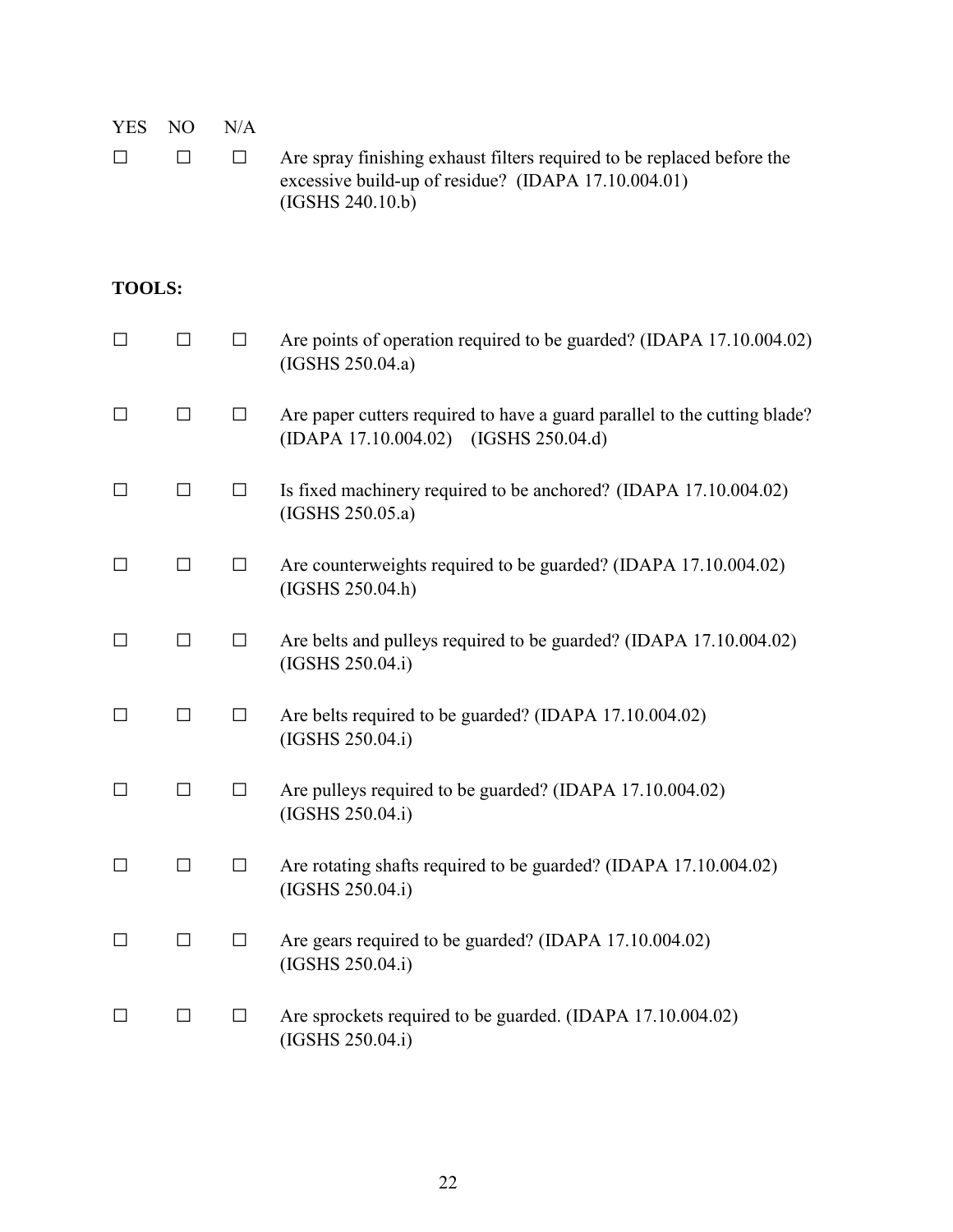| <b>YES</b> | NO      | N/A    |                                                                                                                                        |
|------------|---------|--------|----------------------------------------------------------------------------------------------------------------------------------------|
| $\Box$     | $\Box$  | $\Box$ | Are moving parts required to be guarded? (IDAPA 17.10.01.004.01.)<br>(IGSHS 250.04.i)                                                  |
| $\Box$     | □       | $\Box$ | Are fan guarded to prevent fingers from contacting fan blades?<br>(IDAPA 17.10.004.02) (IGSHS 250.04.g)                                |
| □          | $\Box$  | $\Box$ | Are rotating end shafts required to be guarded? (IDAPA 17.10.004.02)<br>(IGSHS 250.04.i)                                               |
| □          | $\Box$  | $\Box$ | Are power controls required to be within easy reach of the operator?<br>(IDAPA 17.10.004.02) (IGSHS 250.09.a)                          |
| $\Box$     | $\Box$  | $\Box$ | Are machines being repaired required to have their power source<br>locked/tagged out? (IDAPA 17.10.004.02) (IGSHS 250.07.a)            |
| П          | □       | $\Box$ | Are electrically powered machinery/tools required to have legibly and<br>durably marked data plates? (IDAPA 17.10.004.02) (NEC 110-21) |
| □          | $\Box$  | $\Box$ | Are table saws required to be equipped with hood guards?<br>(IDAPA 17.10.004.02) (IGSHS 250.10.a)                                      |
| $\Box$     | $\Box$  | $\Box$ | Are table saws required to be equipped with a spreader?<br>(IDAPA 17.10.004.02) (IGSHS 250.10.b)                                       |
| ΙI         | $\Box$  | $\Box$ | Are table saws required to be equipped with an anti-kick back device?<br>(IDAPA 17.10.004.02) (IGSHS 250.10.c)                         |
|            | $\perp$ | $\Box$ | Are radial saws required to be equipped with an upper blade hood guard?<br>(IDAPA 17.10.004.02) (IGSHS 250.12.a)                       |
| $\perp$    | $\Box$  | $\Box$ | Are radial saws required to be equipped with a lower blade guard?<br>(IDAPA 17.10.004.02) (IGSHS 250.12.a)                             |
| $\perp$    | $\Box$  | $\Box$ | Is radial saw cutting head required to automatically return to the starting<br>position? (IDAPA 17.10.004.02) (IGSHS 250.12.d)         |
| $\Box$     | $\Box$  | $\Box$ | Are radial saws required to be equipped with an anti-kick back device?<br>(IDAPA 17.10.004.02) (IGSHS 250.12.b)                        |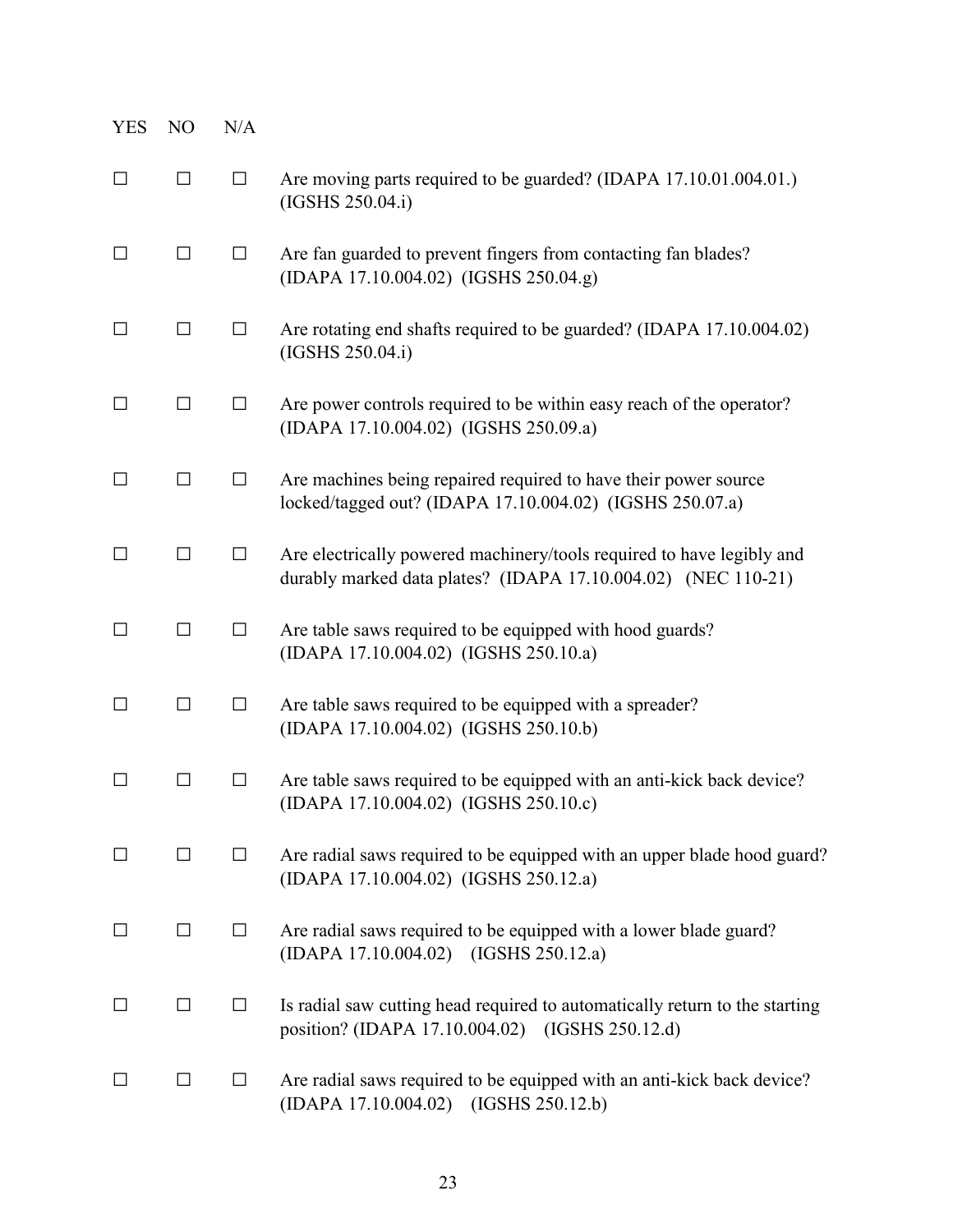| <b>YES</b> | N <sub>O</sub>    | N/A          |                                                                                                                                                                                           |
|------------|-------------------|--------------|-------------------------------------------------------------------------------------------------------------------------------------------------------------------------------------------|
| $\Box$     | $\Box$            | $\Box$       | Is the band saw blade required to be guarded except for working portion?<br>(IDAPA 17.10.004.02) (IGSHS 250.13.a)                                                                         |
| □          | $\Box$            | $\Box$       | Are band saw blade wheels required to be fully enclosed/guarded?<br>(IDAPA 17.10.004.02) (IGSHS 250.13.a)                                                                                 |
| $\Box$     | □                 | $\Box$       | Are joiners required to be equipped with an automatic guard over the<br>cutting head? (IDAPA 17.10.004.02) (IGSHS 250.14.c)                                                               |
| $\Box$     | □                 | $\Box$       | Are joiners required to have the cutting head behind the fence guarded?<br>(IDAPA 17.10.004.02) (IGSHS 250.14.d)                                                                          |
| $\perp$    | $\Box$            | $\Box$       | Are grinding machines required to be properly guarded to include the<br>spindle end, nut, and flange projections? (IDAPA 17.10.004.02)<br>(IGSHS 250.21.b)                                |
| □          | $\Box$            | $\Box$       | Are grinding machines required to be equipped with flanges?<br>(IDAPA 17.10.004.02) (IGSHS 250.21.c)                                                                                      |
| □          | $\Box$            | $\Box$       | Are abrasive wheels required to be properly mounted between the flanges?<br>(IDAPA 17.10.004.02) (IGSHS 250.21.c)                                                                         |
| □          | $\Box$            | $\Box$       | Are grinding machines required to be equipped with work/tool rests?<br>(IDAPA 17.10.004.02) (IGSHS 250.21.d)                                                                              |
|            | $\vert \ \ \vert$ | $\mathsf{L}$ | Are grinding machine work/tool rests required to be adjusted to no more<br>than $1/8$ inch from the abrasive wheel? (IDAPA $17.10.004.02$ )<br>(IGSHS 250.21.c)                           |
| П          | □                 | $\Box$       | Are all contact surfaces of abrasive wheels required to be flat and free of<br>foreign matter? (IDAPA 17.10.004.02) (IGSHS 250.21.ff)                                                     |
| $\perp$    | □                 | $\Box$       | Are lathes required to be equipped with a long curved guard extending<br>over the top of the lathe to prevent work pieces from being thrown out?<br>(IDAPA 17.10.004.02) (IGSHS 250.18.b) |
| $\perp$    | $\Box$            | ⊔            | Are portable circular saws required to be properly guarded?<br>(IDAPA 17.10.004.02) (IGSHS 250.10.a)                                                                                      |